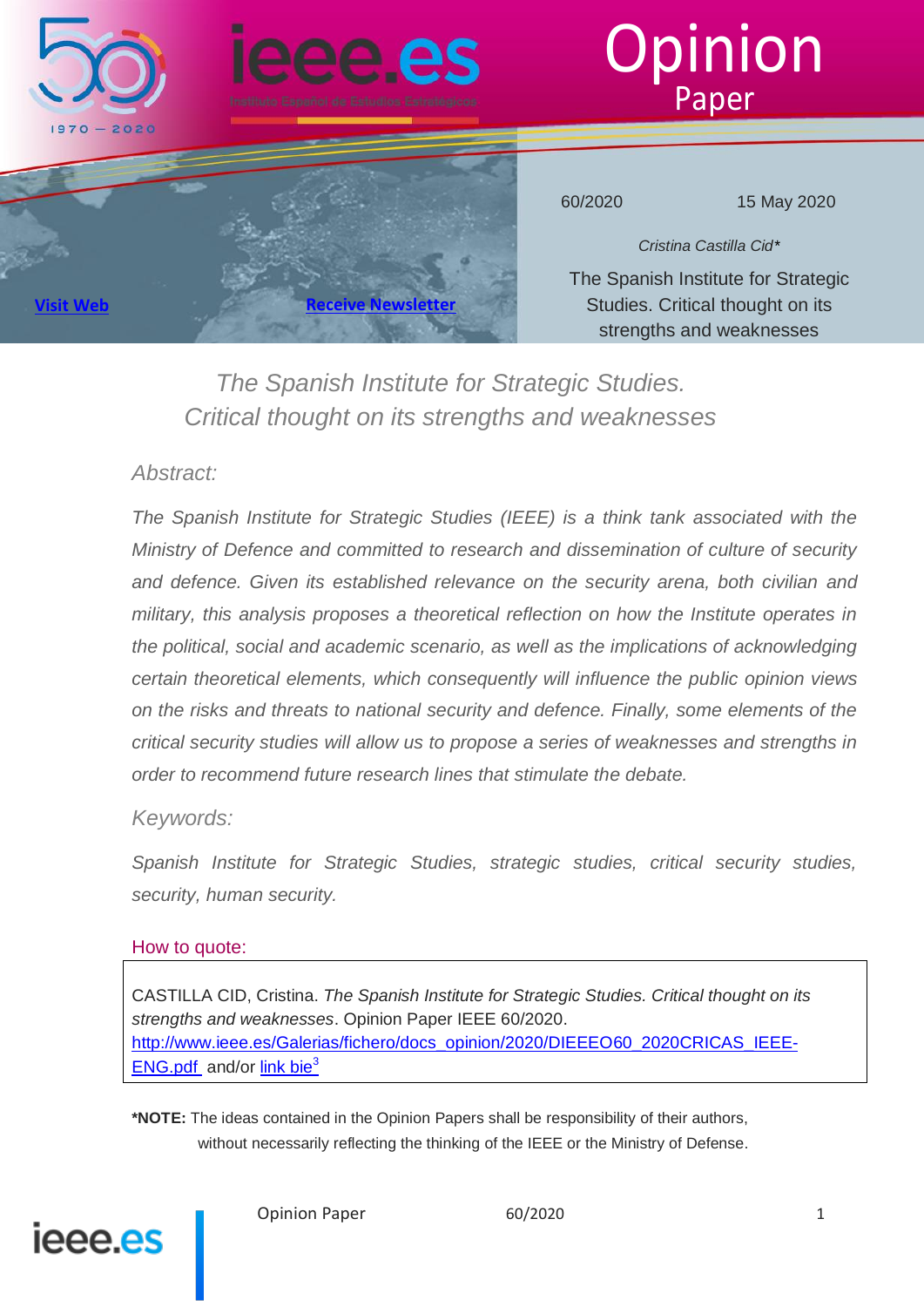

Cristina Castilla Cid

#### **Introduction**

This year marks the fiftieth anniversary of the Spanish Institute for Strategic Studies (hereinafter, IEEE). As a result of its track record, today it is considered a precious space for reflection —both for the military community and for the civilian population— on the set of issues related to defence and security. Hence, the Institute has become the Spanish think tank par excellence in strategic and security studies; and it is at the frontline of the debate on any emerging event with a relevant security implication.

This anniversary is an opportunity to appreciate the work of the institution and its distinctive features. The aim is to observe the external context where the Institute operates, as well as its internal characteristics, in order to identify the narrative framework from which it develops a large part of its research activity and disseminates the culture of security and defence. Furthermore, a critical analysis will allow us to recognize the strengths and weaknesses of its discursive logic, while, at the same time, it reveals the impact of its narrative on the Spanish public's perception of national security and defence.

The raised objective is undeniably complex. Firstly, both the size of the institution and the multiplicity of factors to be taken into account, within the limited length of this document, make it necessary to consider this analysis only as an initial approximation to what it could be a detailed study of the IEEE's narrative, which is deemed worthy.

Secondly, this dissertation could be approached from multiple knowledge areas. In this case, International Relations theories are a valuable analytical framework<sup>1</sup> for this purpose. On the one hand, the strong multidisciplinary character of this academic discipline —which has been influenced since its appearance by others such as History, Anthropology, Politics and Economics<sup>2</sup>—, facilitates to integrate the analysis of the political, economic and cultural factors of our society, such as security and defense.

<sup>1</sup> PEÑAS ESTEBAN, Francisco Javier. "¿Es posible una teoría de Relaciones Internacionales?", *Relaciones Internacionales*, (1):1-32, March 2005, p. 4. Available at: <https://revistas.uam.es/index.php/relacionesinternacionales/article/view/4826/5295> Date consulted: 19/04/2020.

 $2$  Ibid., pp. 4-5.

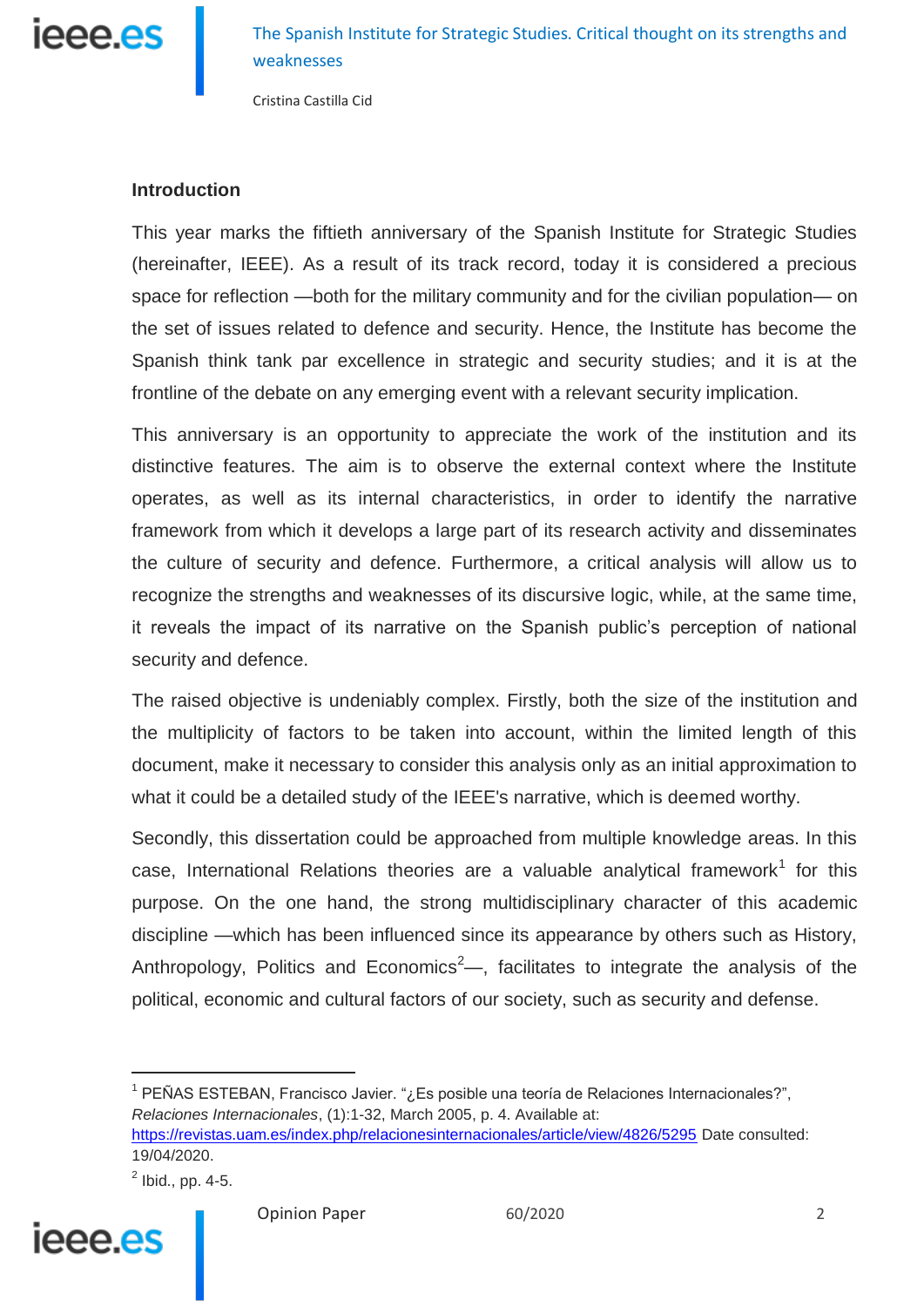# IAAA AS

 $\overline{a}$ 

The Spanish Institute for Strategic Studies. Critical thought on its strengths and weaknesses

Cristina Castilla Cid

On the other hand, the relationship between strategic studies and international relations is clear<sup>3</sup>, particularly regarding international security studies<sup>4</sup>. In this sense, the postpositivist paradigm<sup>5</sup> proposes an alternative framework for interpretation, different from the dominant narratives in the discipline. From a reflective point of view, these theories seek to understand the influence of both knowledge and language in the configuration of social reality<sup>6</sup>. Therefore, the critical schools of security in Europe will serve as an inspiration to consider possible strengths and weaknesses of the institution. Especially, the postulates of the Copenhagen and Paris schools will be considered, as well as some general reflections that feminist security studies bring to critical theory<sup>7</sup>.

It should be emphasized that, as Alberto Lozano points out, theories are a device «that makes it possible to simplify the reality and to decide which elements matter and which do not»<sup>8</sup>. As this essay is a theoretical reflection, it takes a certain ontological and epistemological approach that will hide some elements. For instance, articles published

<sup>&</sup>lt;sup>8</sup> LOZANO VAZQUEZ, Alberto. "Aspectos ontológicos y epistemológicos en las Relaciones Internacionales: breves propuestas de abordajes teóricos", *Revista Mexicana de Análisis Político y Administración Pública*, 5(1):41-60, January-June 2016, p. 45. Available at: [http://www.remap.ugto.mx/index.php/remap/article/view/163.](http://www.remap.ugto.mx/index.php/remap/article/view/163) Date consulted: 19/04/2020. Author's translation from the original in Spanish.



<sup>3</sup> PARENTE RODRÍGUEZ, Gonzalo. "Los estudios estratégicos en España", *Boletín de Información del Ministerio de Defensa Español*, (306):7-14, 2008, p. 8. Available at:

[https://dialnet.unirioja.es/servlet/articulo?codigo=3345679.](https://dialnet.unirioja.es/servlet/articulo?codigo=3345679) Date consulted: 19/04/2020.

<sup>4</sup> BUENO, Alberto. "De los estudios estratégicos. Conceptualización y evolución de un campo de estudio", *Revista de Estudios en Seguridad Internacional*, 4(1): 237-256, 2018. Available at: [http://www.seguridadinternacional.es/revista/?q=content/de-los-estudios-estrat%C3%A9gicos](http://www.seguridadinternacional.es/revista/?q=content/de-los-estudios-estrat%C3%A9gicos-conceptualizaci%C3%B3n-y-evoluci%C3%B3n-de-un-campo-de-estudio)[conceptualizaci%C3%B3n-y-evoluci%C3%B3n-de-un-campo-de-estudio.](http://www.seguridadinternacional.es/revista/?q=content/de-los-estudios-estrat%C3%A9gicos-conceptualizaci%C3%B3n-y-evoluci%C3%B3n-de-un-campo-de-estudio) Date consulted: 19/04/2020.

<sup>&</sup>lt;sup>5</sup> The positivist paradigm encompasses the traditional approaches in International Relations: realism, liberalism, international society, and international political economy. In contrast, alternative theories emerged after the end of the Cold War and questioned that dominant approach. These voices are known as post-positivists. Vid. JACKSON, Robert et al. "International Relations as an academic subject". On their: Introduction to International Relations, theories, and approaches. United Kingdom, Oxford University Press, 2019, pp. 33-65.

<sup>6</sup> SANAHUJA, José Antonio. "Reflexividad, emancipación y universalismo: cartografías de la teoría de las Relaciones Internacionales", *Revista Española de Derecho Internacional,* 70(2): 101-125, July-December 2018, p. 108. Available at: [http://www.revista-redi.es/es/articulos/reflexividad-emancipacion-y](http://www.revista-redi.es/es/articulos/reflexividad-emancipacion-y-universalismo-cartografias-de-la-teoria-de-las-relaciones-internacionales/)[universalismo-cartografias-de-la-teoria-de-las-relaciones-internacionales/.](http://www.revista-redi.es/es/articulos/reflexividad-emancipacion-y-universalismo-cartografias-de-la-teoria-de-las-relaciones-internacionales/) Date consulted: 19/04/2020.

 $<sup>7</sup>$  In other words, the perspective of critical security studies offers an interpretation of the hypothesis</sup> raised that, even though it is not universal, it is, as José Antonio Sanahuja says, based on constitutive theory and a reflectivist and anti-fundationalist epistemology. SANAHUJA, José Antonio. "Reflexividad, emancipación y universalismo…", Op. Cit., pp. 106-108.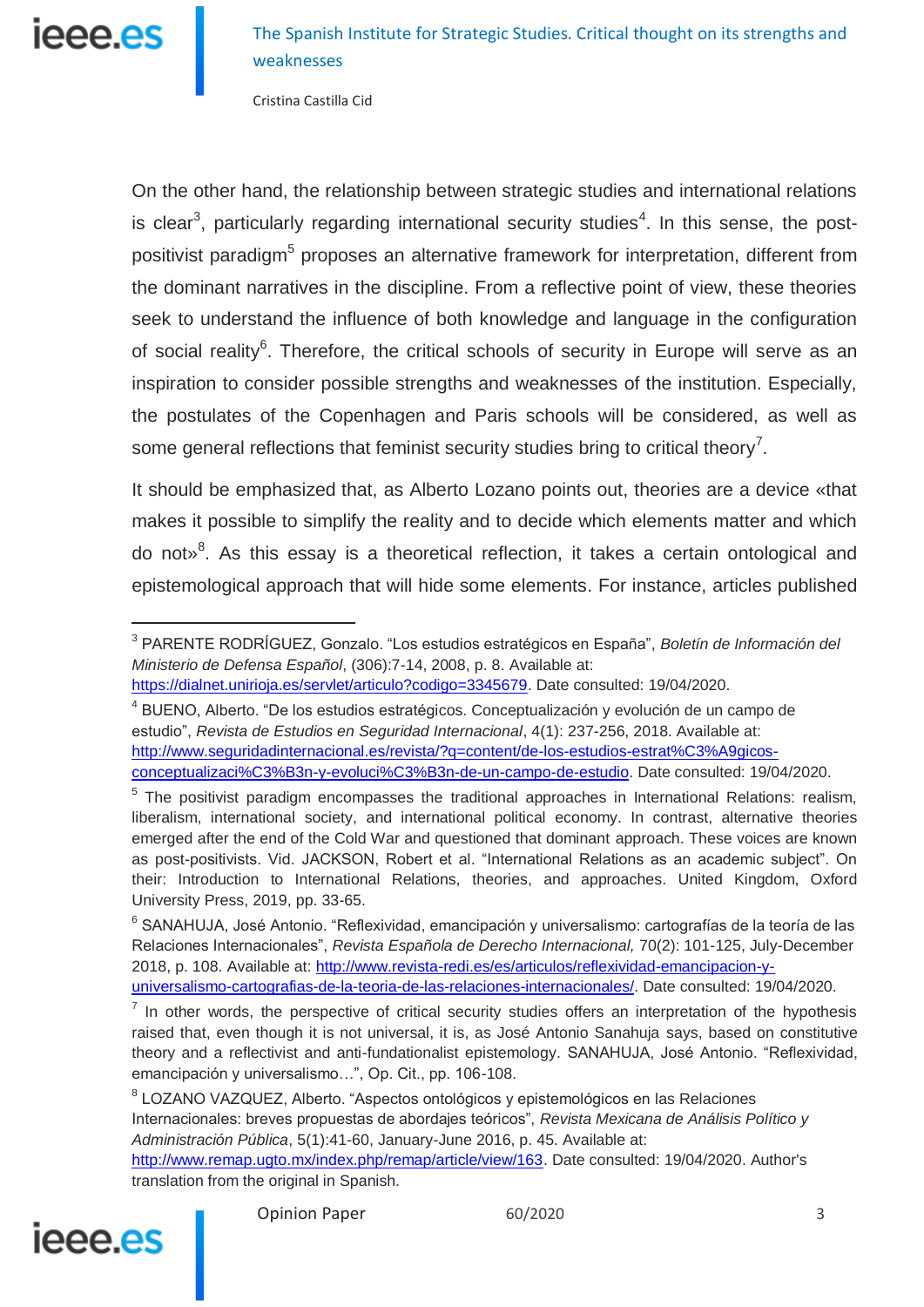

Cristina Castilla Cid

by individual authors are a fundamental part of the Institute's work, but for the purposes of this analysis, preference will be given to the interpretation of Strategy Papers, Strategic Panoramas and Geopolitical Overview of Conflicts that the IEEE periodically publishes and considers cardinal in the achievement of its objectives. In this regard, far from pigeonhole the global narrative of the Institute in a single theoretical paradigm, because articles and papers that move away from these statements would have been ignored, the aim is to identify those general features that might encourage thinking about a prevalent narrative within the Institute.

Within these parameters, the external context where the institution operates will be addressed. This will provide us the basis for a general description of the IEEE with special emphasis on the main lines of action of the Institute and its distinctive characteristics. Then, the theoretical contextualization of the strategic studies will allow us to foresee the impression transmitted by the Institute when addressing the issues of security and defence. All this will be the basis for determining its greatest strengths and weaknesses. As a conclusion, the overall analysis of these sections will support a final assessment of the Institute's narrative $9$ .

#### **Context and characteristics of the IEEE**

The set of characteristics that define the scenario of action of a centre of thought substantially influences the very development of its work. First of all, it is essential to determine the normative and institutional context in which the IEEE operates. Secondly to describe the origin, mission, organizational structure, and main activities of the Institute. Finally, to conclude with its specific features that differentiate it from other centres of strategic analysis, that also address issues of security and defence.

<sup>&</sup>lt;sup>9</sup> This article is based on the author's Final Project for the Master's Degree in International Relations and African Studies at the Autonomous University of Madrid (UAM), delivered on 3<sup>rd</sup> September 2019 and presented on  $9<sup>th</sup>$  September of the same year, after completing her internship at the Spanish Institute of Strategic Studies during the 2018-2019 academic year and under the supervision of the then Lieutenant Colonel Jesús Díez Alcalde.

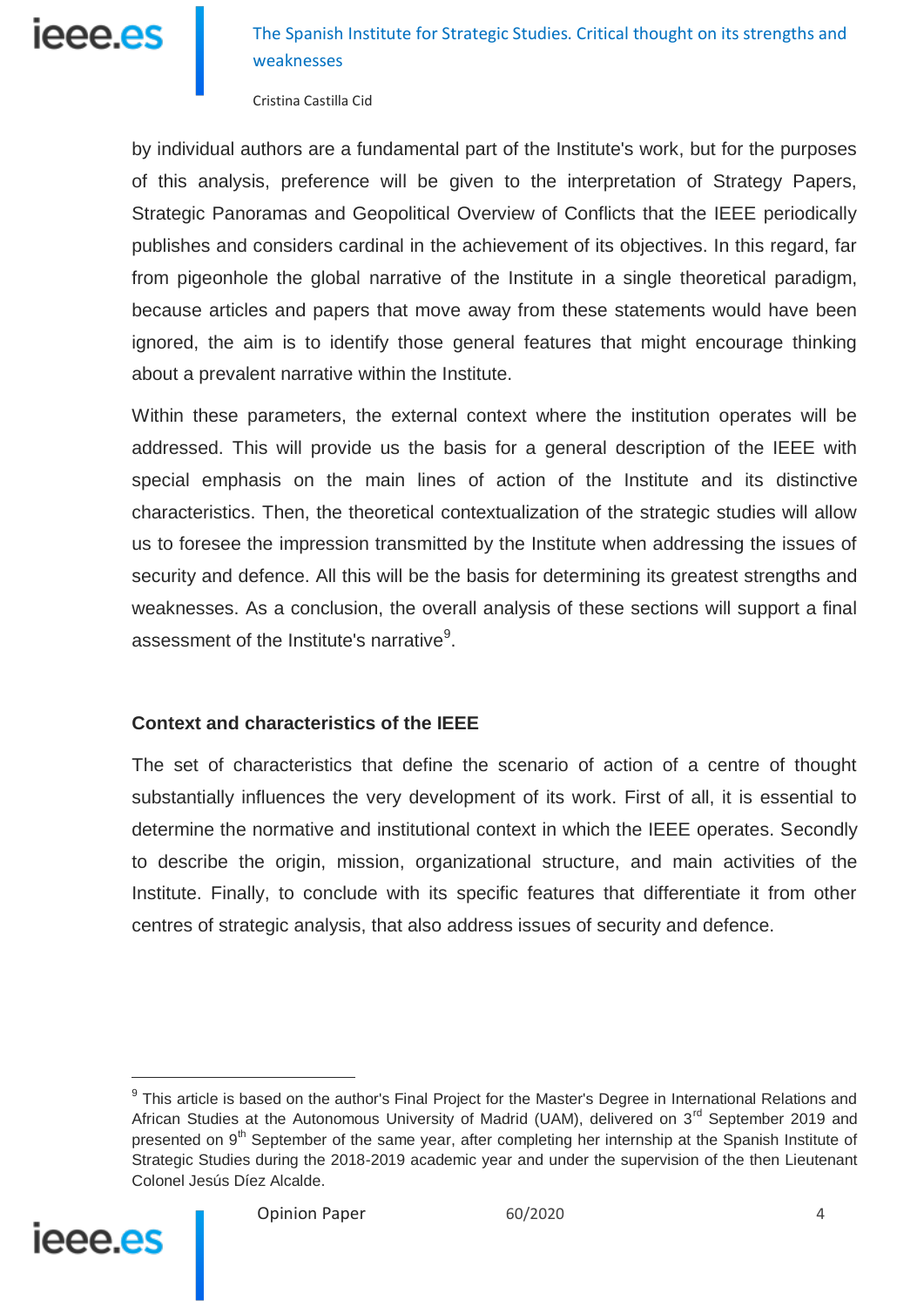

Cristina Castilla Cid

#### *IEEE regulatory and institutional context*

In Spain, security is considered —along with justice and freedom— one of the fundamental pillars of the rule of law<sup>10</sup>. Specifically, the 1978 Constitution recognizes in its article 8 that the mission of the Armed Forces is to «guarantee the sovereignty and independence of Spain and to defend its territorial integrity and the constitutional order»<sup>11</sup>. According to the National Defence Directive 2012, national security is an «inalienable, non-transferable and unrenounceable»<sup>12</sup> obligation of the State and the institutional defence system, which «contributes in a singular manner to national security»<sup>13</sup> is mainly developed in the military sphere.

In this line, the Organic Law  $5/2005$ , of  $17<sup>th</sup>$  November, on National Defence in its article 31 attributes the function to the Ministry of promoting «the development of the culture of defence for the Spanish society to learn, appreciate and get identified, with her history and with the solidarity efforts and effectiveness by which the armed forces protect national interests $v^{14}$ . In other words, under the premise that defence is a matter that concerns both the military institution and the civilian population as a whole, the government argues that the effectiveness of security and defence as a political instrument depends on social involvement in recognising the threats and risks that besiege Spain, as well as on the role of the Armed Forces in overcoming such dangers.

In this context, the Spanish Institute of Strategic Studies was born out of the need to promote social awareness on security and defence in Spain. Currently, the Order DEF/1887/2015, develops the basic organization of the Defence Staff and establishes that the think tank is dependent on the Higher Centre for Advanced National Defence Studies (CESEDEN) —which in turn is organically framed in the Armed Forces General Staff— and functionally dependent on the General Secretariat of Defence Policy (SEGENPOL) for all matters related to the dissemination of information<sup>15</sup>.

 $15$  Order DEF/1887/2015, 16<sup>th</sup> September, develops the basic organization of the Armed Forces General



<sup>&</sup>lt;sup>10</sup> Spanish Constitution, preamble. Official State Gazette.

 $11$  Ibid, art. 8.

 $12$  Presidency of the Government. National Defence Directive 1/2012, for a necessary and responsible defence, 2012, p. 2.

 $13$  Ibidem.

<sup>&</sup>lt;sup>14</sup> Organic Law 5/2005, 17<sup>th</sup> November 2005, of National Defence, article 31. Head of State, BOE, 18<sup>th</sup> November 2005. Author's translation from the original in Spanish.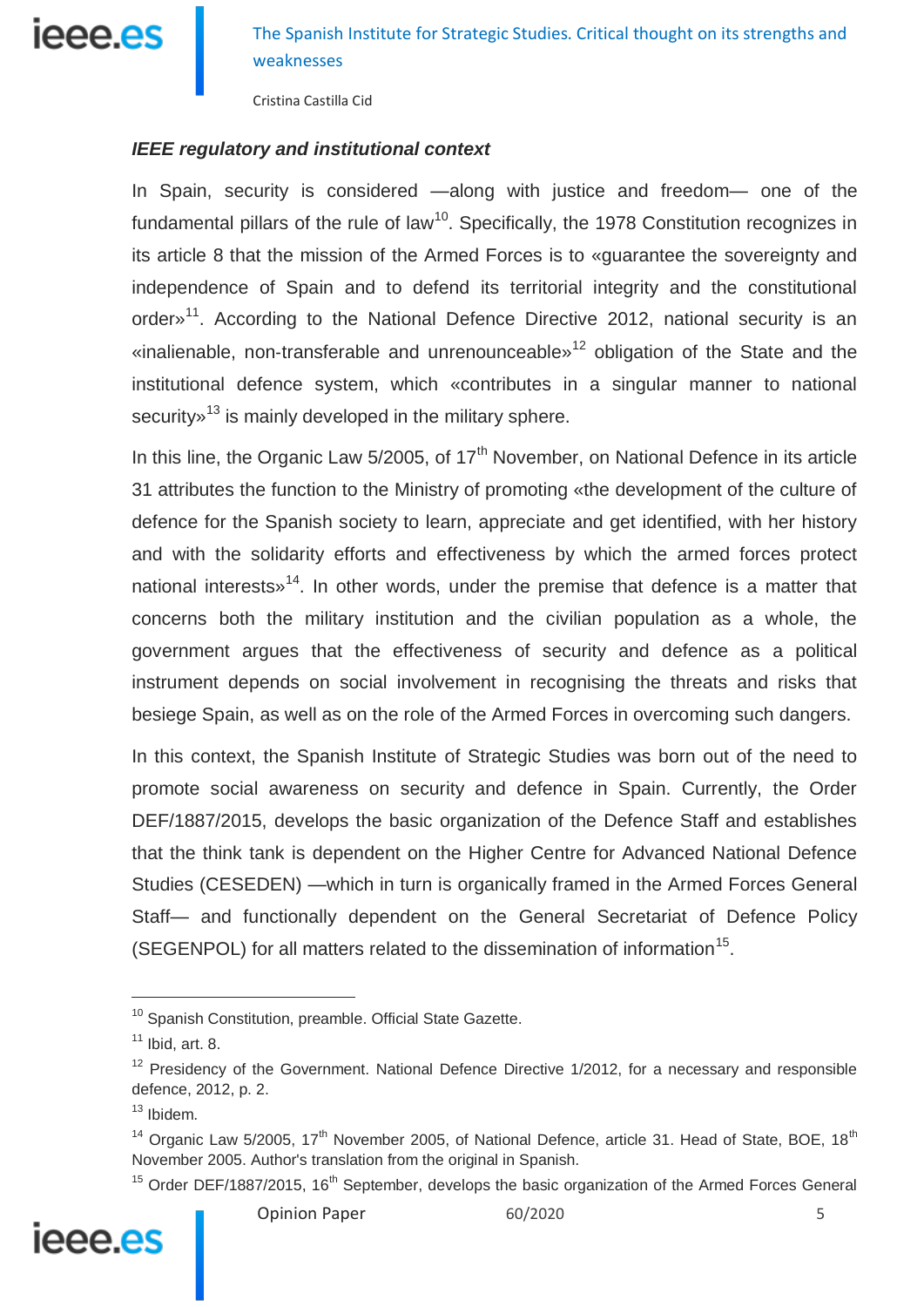

Cristina Castilla Cid

#### *IEEE Description*

The IEEE was founded in 1970, at the beginning of the democratic transition process in Spain, in the words of Olivier Urrutia as «the first structure dedicated to research in defence matters»<sup>16</sup>. According to this author, the role of Spanish think tanks during the Franco regime was marked by the centralization and control of dictatorial power<sup>17</sup>, so the Institute was embedded in that very dynamic. However, Pedro Bernal explains how the constitution of a social State based on the rule of law required the reinvention of the Armed Forces, mainly characterized by the dissemination of the culture of defence<sup>18</sup>.

At present, and as stated in the Ministerial Order DEF/166/2015, the Institute has the responsibility to develop «activities that investigate issues related to defence and security and that promote society's interest in these matters in order to contribute towards the promotion and dissemination of the culture of defence»<sup>19</sup>. Thus, its activities have two main objectives: research and dissemination, with the final purpose of promoting defence and security culture. In this sense, the organic structure of the Institute is, broadly speaking, as follows: the Direction, the personal secretariat of the Director, the Technical Secretariat, the Research and Analysis area, the Dissemination and Publication area, the Administrative and Technical Support area and, finally, the Communications Team. In order to develop the aforementioned activities, the IEEE relies on 11 analysts, although many other external researchers —known as «external collaborators»— participate in this centre of strategic studies, thus promoting actively the collaboration of the academic community, with the purpose of becoming «the Institute of all» in Spain.

<sup>&</sup>lt;sup>19</sup> Order DEF/166/2015, 21<sup>st</sup> January, develops the basic organization of the Armed Forces, article 12.3, Ministry of Defence, *BOE*, 10<sup>th</sup> February 2015. Author's translation from the original in Spanish.



Staff, art. 4.e). Ministry of Defence, *BOE*, 18<sup>th</sup> September 2015.

<sup>16</sup> URRUTIA, Olivier. *El papel de los think tanks en la definición y aplicación de las políticas y estrategias de defensa*, Revista del Instituto Español de Estudios Estratégicos, (2):189-222, 2013, p. 206. Available at: http://revista.jeee.es/article/view/340 Date consulted: 19/04/2020. Author's translation from the original in Spanish.

 $17$  Ibid, p. 205.

<sup>18</sup> BERNAL GUTIÉRREZ, Pedro. *La cultura de seguridad y defensa en España. Sus orígenes y evolución*, Instituto Español de Estudios Estratégicos. La Cultura de Seguridad y Defensa, un proyecto en marcha. Cuadernos de estrategia, (155):23-64, 2011, pp. 39-44. Available at: [http://www.ieee.es/publicaciones-new/cuadernos-de-estrategia/2011/Cuaderno\\_155.html](http://www.ieee.es/publicaciones-new/cuadernos-de-estrategia/2011/Cuaderno_155.html) Date consulted: 19/04/2020.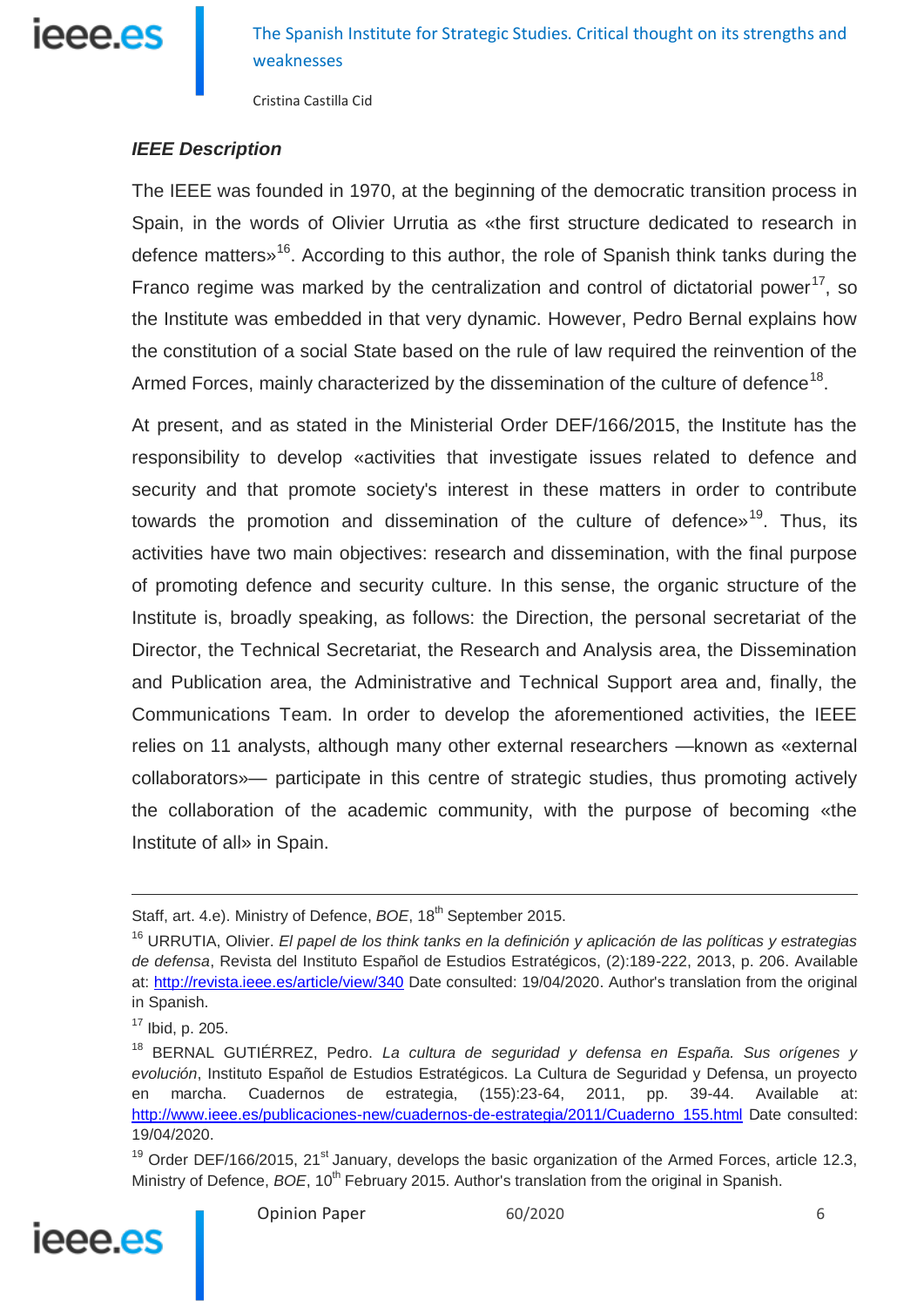## ieee.es

The Spanish Institute for Strategic Studies. Critical thought on its strengths and weaknesses

Cristina Castilla Cid

Its dissemination mandate includes a wide range of activities. First, the publication of articles related to international peace and security. Second, its participation in international forums dedicated to the subject under discussion, as well as its close collaboration with institutions with a similar purpose<sup>20</sup>. For example, as Gonzalo Parente points out, it is worth highlighting its relationship with organizations alike, such as the Centre for Higher Military Studies in Paris or the Institute for Intercontinental Cooperation, as well as the participation of IEEE members in conferences organized by leading think tanks in the United Kingdom, France<sup>21</sup>, Chile or Peru, among many other countries<sup>22</sup>. In addition, the Institute collaborates with —inter alia— the International Peace Support Training Centre in Kenya and the pan-African platform African Arguments<sup>23</sup>. In this area, the Institute has numerous agreements of importance with international centres of strategic studies.

Finally, the dissemination of the security and defence culture is also developed through the cooperation between the IEEE and the national education system. In 2011, Bernal explained that the partnership with primary, secondary and high school has not proved to be remarkable despite the fact that «it is at the earliest stages of youth where the values and habits of future generations begin to take shape $x^{24}$ . Since 2013, the Institute's activity in this field has been much more significant. In addition, it should be noted that the Institute has a large space on its website for teachers and students, which provides educational resources for the promotion of peace and security culture<sup>25</sup>.

It is within the field of university education that the Institute develops a greater level of collaboration. According to the aforementioned author, between 2001 and 2011 this

 $\overline{a}$ 

<sup>25</sup> Online. *IEEE*. *Espacio educativo*. Available at: [http://www.ieee.es/espacio-educativo/.](http://www.ieee.es/espacio-educativo/) Date consulted: 19/04/2020.



Opinion Paper 60/2020 7

<sup>&</sup>lt;sup>20</sup> Online. IEEE. Qué es el IEEE. Available at: <http://www.ieee.es/quienes-somos/que-es-ieee/> Date consulted: 19/04/2020.

<sup>21</sup> PARENTE RODRÍGUEZ, Gonzalo. "Los estudios estratégicos...", Op. Cit., p. 11.

 $22$  To better illustrate the relationship of the IEEE with other national think tanks and similar institutions, we can mention, among others, the Instituto Universitario Gutiérrez Mellado, the Elcano Royal Institute and the Instituto Choiseul España. At the international level, it collaborates with the Instituto Superior para la Defensa (INSUDE) in the Dominican Republic, the Academia Nacional de Estudios Políticos y Estratégicos (ANEPE) in Chile, the Centro de Estudios Estratégicos del Perú (CEEP) and the Institut de Recherche Stratégique de l'Ecole Militaire (IRSEM) in France, among others.

<sup>&</sup>lt;sup>23</sup> See Appendix.

 $24$  BERNAL GUTIÉRREZ, Pedro. "La cultura de seguridad y defensa en España...", Op. Cit., p. 56. Author's translation from the original in Spanish.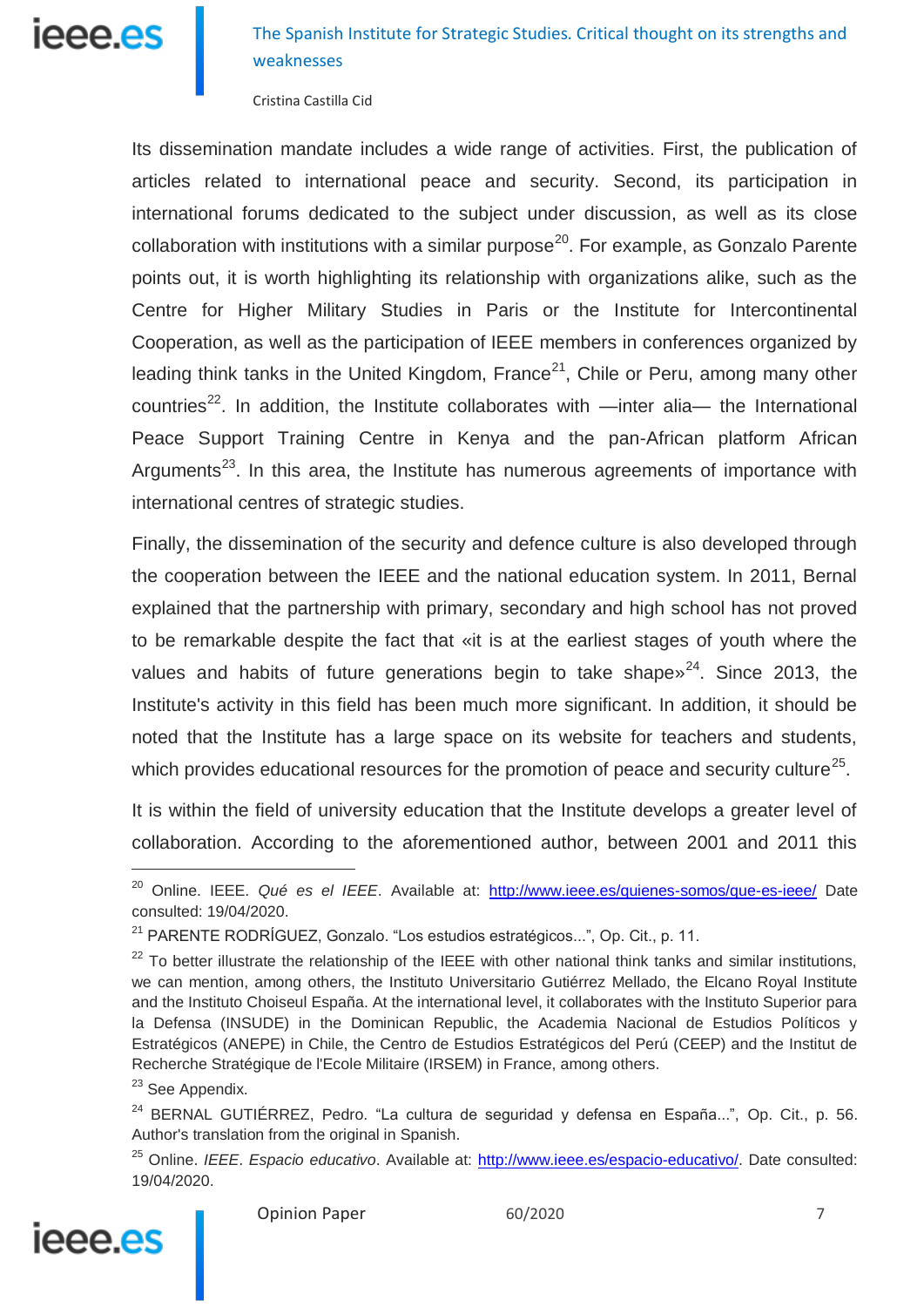# ieee.es

## The Spanish Institute for Strategic Studies. Critical thought on its strengths and weaknesses

Cristina Castilla Cid

think tank progressively signed agreements with 29 universities, covering a range of activities in both undergraduate and graduate studies and doctoral programs<sup>26</sup>. At the moment, the IEEE works on various activities related to security and defence with the Technical University in Madrid, the Rey Juan Carlos University, the León University and the Complutense University in Madrid, although the number of these agreements is expected to increase considerably this year. Furthermore, one of the main contributions of the Institute is the educational cooperation agreements, which are programs that allow university students to enjoy a period of internship at the heart of the Institution, so that they can actively and directly collaborate in the dissemination of the culture of defence<sup>27</sup>. Lastly, among the material spaces for reflection and debate promoted by the IEEE, it is worth highlighting its collaboration in summer courses with the Complutense University in Madrid and the Technical University in Madrid, as well as others $^{28}$ .

In relation to the research activity, and under the assumption that there is no closed organizational structure for it, the research team articulates its work based on two criteria: geographical regions and cross-cutting topics. On the one hand, the IEEE differentiates seven geographical regions: Africa, the Americas, Antarctica-Arctic, Asia-Pacific, Europe, the Middle East, Russia, and the Caucasus. On the other hand, 11 cross-cutting topics are addressed in each region: international terrorism, nonproliferation, climate change, intelligence, energy, culture of security and defence, women, children, gender and conflict, security and defence, cybersecurity, armed conflicts and sociological studies.

While there is also no exclusive assignment of analysts to a particular area or theme, it is quite clear that they may be committed to the development of research around specific geopolitical regions. As an example, the answers given in the attached interview confirm this perception. One of the questions asked was whether the Institute should devote more space to Africa: at least three analysts deal with security and

<sup>&</sup>lt;sup>28</sup> Online. IEEE. Cursos de Verano. Available at: [http://www.ieee.es/actividades/cursos-verano/.](http://www.ieee.es/actividades/cursos-verano/) Date consulted: 19/04/2020.



<sup>&</sup>lt;sup>26</sup> BERNAL GUTIÉRREZ, Pedro. "La cultura de seguridad y defensa en España...", Op. Cit., p. 55.

 $27$  Among the universities that have signed an educational cooperation agreement with the IEEE we should mention the University of Deusto, the Autonomous University of Madrid and the Schiller University. Similarly, the number of these agreements is expected to increase considerably this year.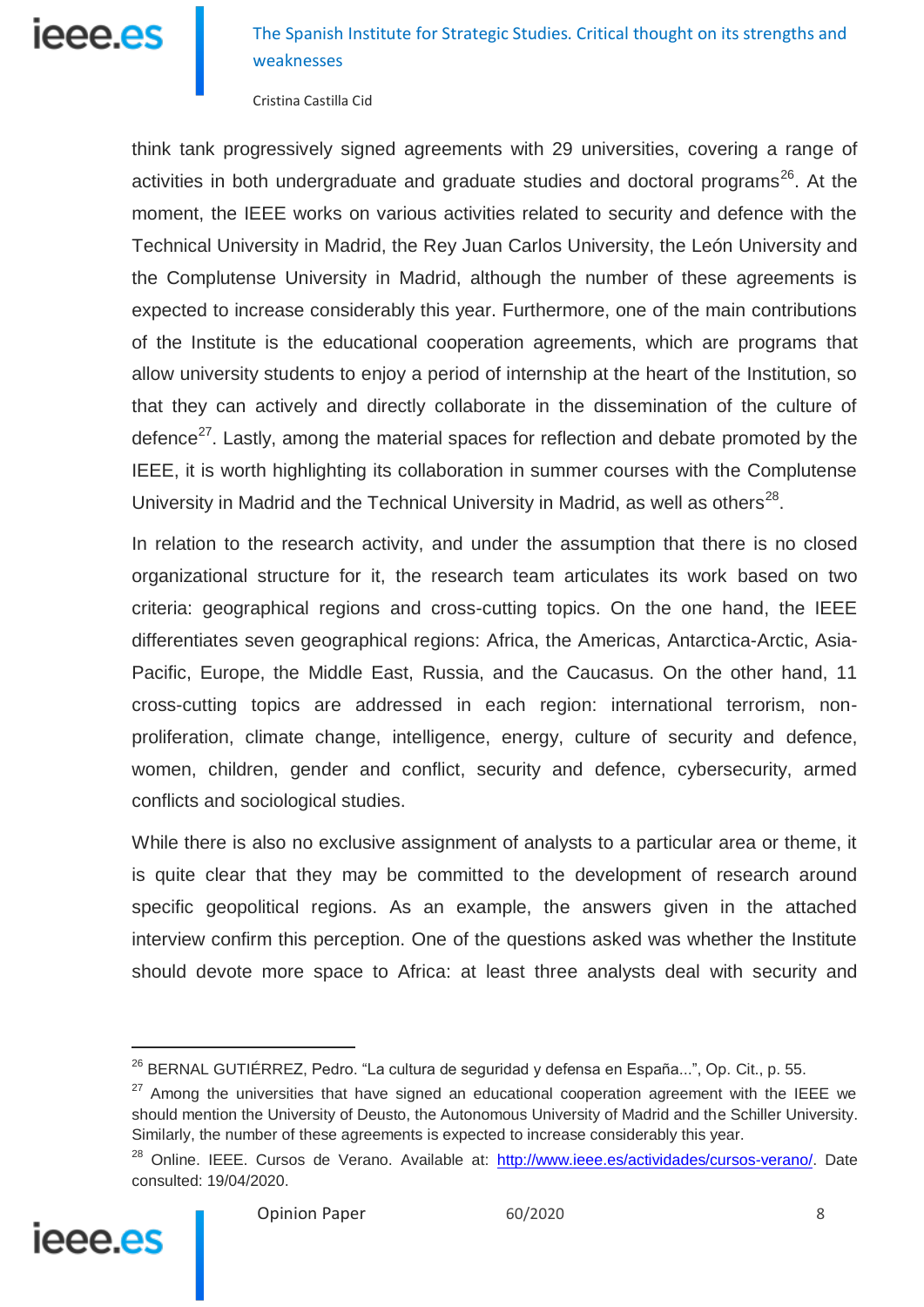

Cristina Castilla Cid

defence issues relating to this continent<sup>29</sup>. This figure must be analysed in relation to the total of 11 analysts that make up the official structure of the IEEE, which means that around the 30 percent of the available human resources are dedicated to the study of the African continent. Besides, it is important to add the numerous contributions from external collaborators with respect to the African reality.

#### *IEEE Distinctive Features*

Based on the above, it may be concluded that the IEEE is a think tank associated with the Spanish Ministry of Defence dedicated to strategic studies, specifically to the investigation and dissemination of security and defence culture. It is therefore appropriate to highlight three key dimensions of the Institute, which are represented in its governmental, communicative, and academic aspects.

Despite the ambiguity in defining what a think tank is, and what its characteristics and functions  $are^{30}$ , it is commonly accepted by the academic community that these centres of thought have the capacity to influence the configuration of public policies. In Urrutia's words, «the benefit to a State, a company or an army of having think tanks lies in the possibility of obtaining supplies of information, knowledge and innovation<sup>931</sup>. Whether as an independent actor<sup>32</sup> or as a strategic tool<sup>33</sup>, they offer expert insight into the issues that trigger public debate and that may require potential national decisionmaking<sup>34</sup>. In this case, the legitimacy of the Institute to guide or serve as an orientation in the adoption of security and national defence measures is based on its integration in the organic structure of the Ministry of Defence.

 $34$  This is what Urrutia defines as an expertise function. URRUTIA, Olivier. "El papel de los think tanks...", Op. Cit., p. 191. However, the truth is that the influence of think tanks in Spain is still in an early stage. GEO, Saura. "Think tanks y educación…", Op. Cit., p. 5.



<sup>&</sup>lt;sup>29</sup> See Appendix.

<sup>&</sup>lt;sup>30</sup> URRUTIA, Olivier. "El papel de los think tanks...", Op. Cit., pp. 193-194. XIFRA, Jordi. "Los think tank y advocacy tank como actores de la comunicación política", *Anàlisi: quaderns de comunicació i cultura*, (32): 73-91, 2005, pp. 74-78. Available at:<https://ddd.uab.cat/record/5412> Date consulted: 19/04/2020.

<sup>&</sup>lt;sup>31</sup> URRUTIA. Olivier. "El papel de los think tanks...", Op. Cit., p. 196. Author's translation from the original in Spanish.

<sup>32</sup> GEO, Saura. "Think tanks y educación. Neoliberalismo de FAES en la LOMCE", *Archivos Analíticos de Políticas Educativas*, 23(107):1-19, 2015, p. 3. Available at:<https://epaa.asu.edu/ojs/article/view/2106> Date consulted: 19/04/2020.

<sup>33</sup> URRUTIA, Olivier. "El papel de los think tanks...", Op. Cit., p. 196.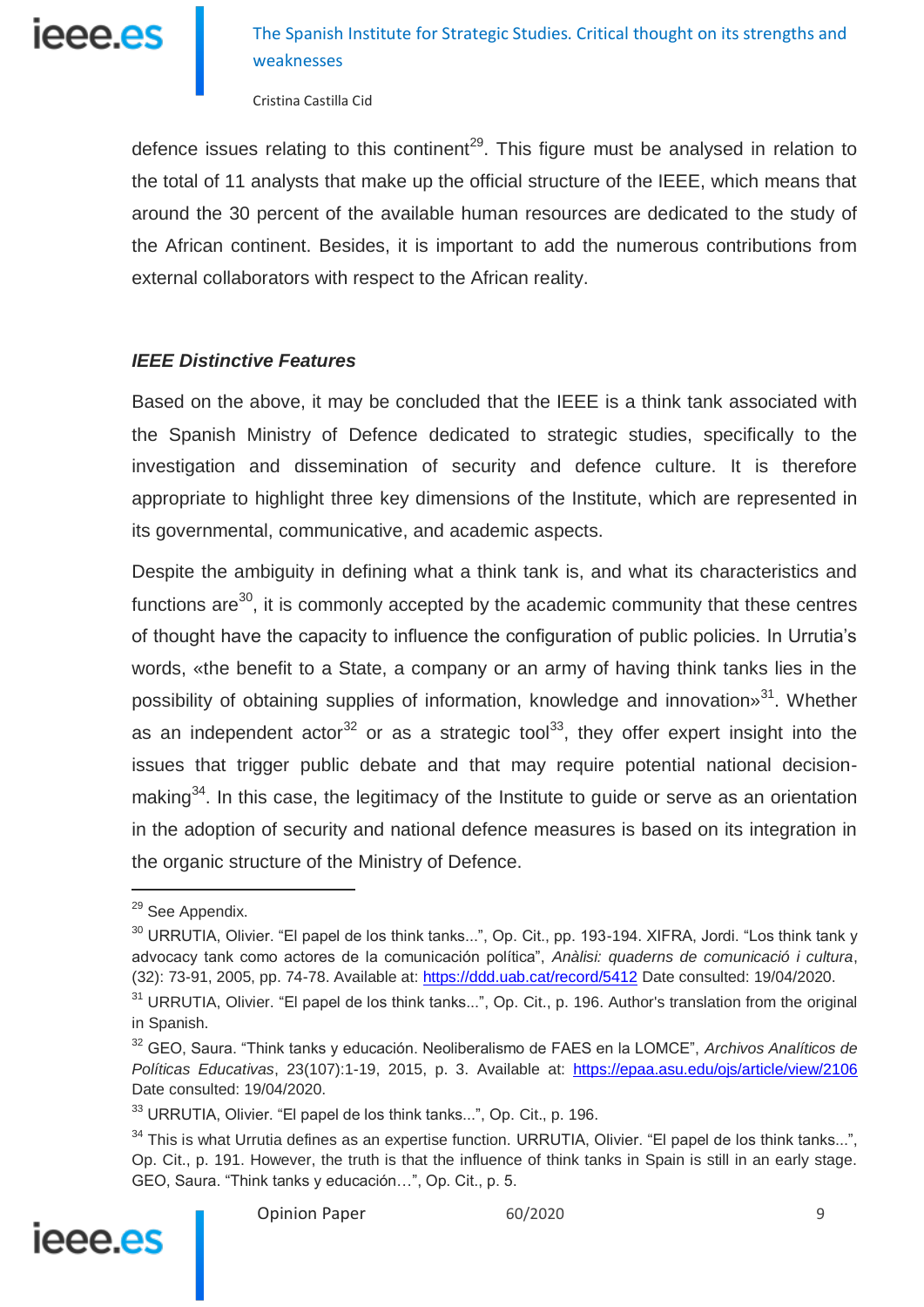

Cristina Castilla Cid

Moreover, the IEEE focuses on the public's perception of the Armed Forces and Defence. This is because, as Jordi Marsal states, the culture of security and defence «depends on the perceptions that citizens have about their security and the risks and threats that can endanger it  $x^{35}$ . Hence, as it will be seen later on, the set of activities carried out by this research and dissemination centre is intended to provide applied knowledge to the civilian population, as well as to normalize the presence of the national defence sector in the public debate $36$ .

Francesc Ponsa and Jaime González-Capitel add that the usefulness of think tanks rely on their capacity to provide «the public opinion with the bases upon which to form an objective criterion, and politicians with more information in order to be prepared to take actions» $37$ . This refers to the communicative nature of the entity, which acts as an intermediary between both spheres of society. As a result, the Institute is a public centre of thought that operates both as an agent of informative communication and as a subject of political action —more or less directly— in those issues that concern the security and defence of Spain.

To conclude, the IEEE carries out its activity within the framework of strategic studies, which also leads us to address its academic dimension. Regarding the public nature of the Institute, Alberto Bueno stresses that «there is no doubt that a stimulus for strategic reflection is both the evolution of events and the search for policy relevance $v^{38}$ . Also, in relation to the intermediary role of the Institute, it should be noted that strategic studies are a sub-discipline<sup>39</sup> that falls between military and international security studies<sup>40</sup>, which is a position, according to Richard Betts, «broader in scope than strictly military

<sup>40</sup> BUENO, Alberto. "De los estudios estratégicos...", Op. Cit.



<sup>35</sup> MARSAL MUNTALÁ, Jordi. "Introducción". In: Instituto Español de Estudios Estratégicos. Cultura de Seguridad y Defensa: fundamentos y perspectivas de mejora. Cuadernos de Estrategia, (172):11-19, 2015, p. 11. Available at: [http://www.ieee.es/publicaciones-new/cuadernos-de-](http://www.ieee.es/publicaciones-new/cuadernos-de-estrategia/2015/Cuaderno_172.html)

[estrategia/2015/Cuaderno\\_172.html](http://www.ieee.es/publicaciones-new/cuadernos-de-estrategia/2015/Cuaderno_172.html) Date consulted: 19/04/2020. Author's translation from the original in Spanish.

<sup>36</sup> Ibid., pp. 11-12.

<sup>&</sup>lt;sup>37</sup> PONSA, Francesc y GONZÁLEZ-CAPITEL, Jaime. "Radiografía de los Think Tanks en España", *Fundación Ciudadanía y Valores*, Madrid, 2015, p. 13. Available at: [http://oett.es/2015/10/16/francesc](http://oett.es/2015/10/16/francesc-ponsa-y-jaime-gonzalez-capitel-radiografia-de-los-think-tanks-en-espana/)[ponsa-y-jaime-gonzalez-capitel-radiografia-de-los-think-tanks-en-espana/](http://oett.es/2015/10/16/francesc-ponsa-y-jaime-gonzalez-capitel-radiografia-de-los-think-tanks-en-espana/) Date consulted: 19/04/2020. Author's translation from the original in Spanish.

<sup>&</sup>lt;sup>38</sup> BUENO, Alberto. "De los estudios estratégicos...", Op. Cit. Author's translation from the original in Spanish.

<sup>39</sup> BUENO, Alberto. "De los estudios estratégicos...", Op. Cit.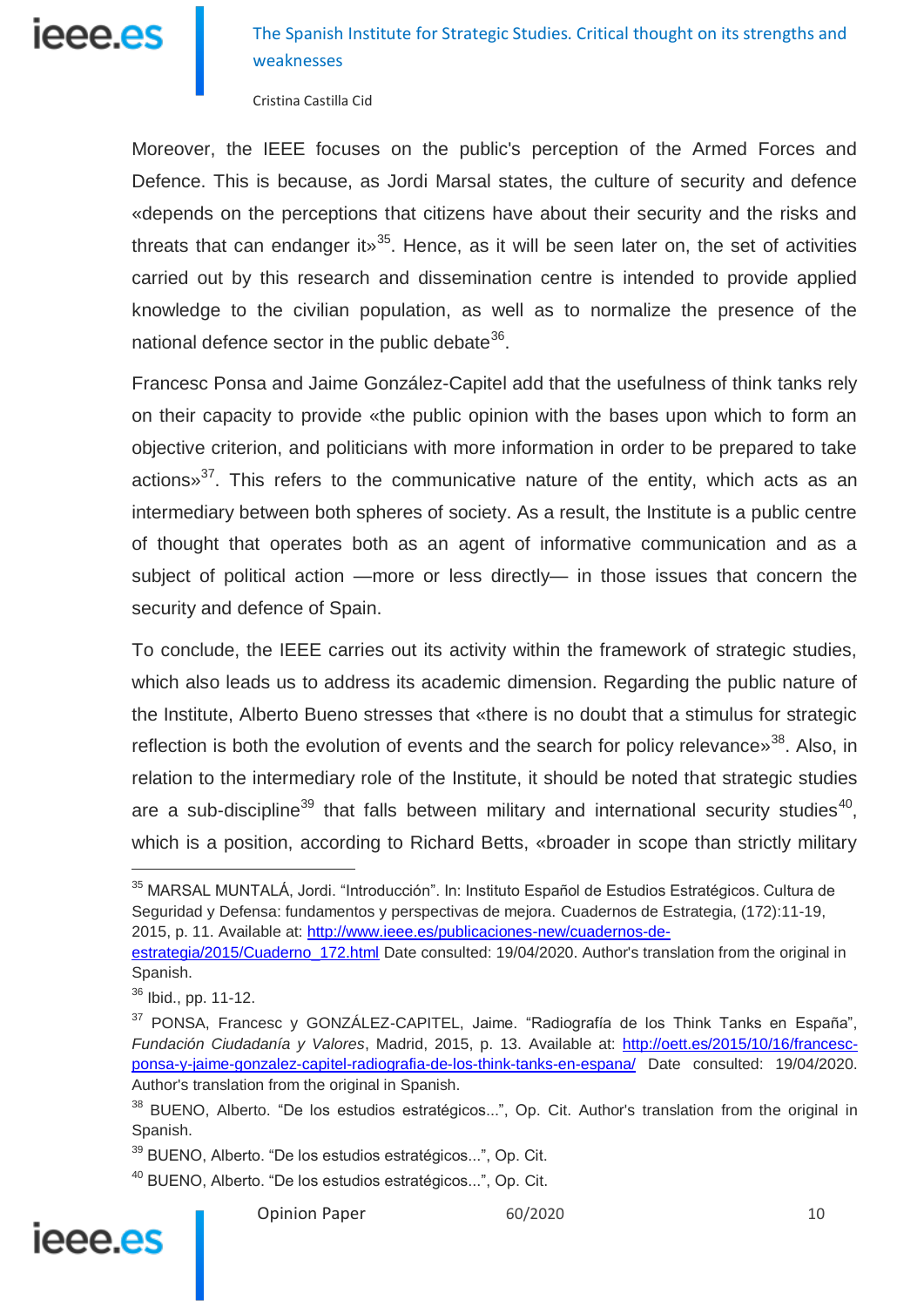

Cristina Castilla Cid

problems, but more focused than security studies $v^{41}$ . In conclusion, the Institute is a meeting point between different parts of society, not just because of its status as a think tank and its close collaboration between the civil and military communities —moreover, an unmistakable sign of identity— but also owing to the very academic discipline from which it tackles issues that cut across security.

### **Analysis of the Spanish Institute for Strategic Studies**

At this point it is important to understand how the Institute operates in this political, strategic, and academic, and also normative scenario; as well as the implications of achieving its objectives in the established order. To this end, a brief introduction to strategic studies and their relationship with security studies shall provide us an insight into the use of the security concept as the central theme of this analysis. In addition, some postulates of the European critical schools<sup>42</sup> will make it possible to identify some strengths and weaknesses of the IEEE's activity, in order to propose some lines of action that could reinforce the role of the Institute as a disseminator and promoter of the security and defence culture in Spain.

### *Strategic studies and security studies*

The concepts of strategy and security are closely related, both in theory and in practice. Traditionally, strategic thinking has been applied during war by the army leaders commanding the battle<sup>43</sup>. In a Westphalian sense, each State sought to preserve the

<sup>43</sup> BUENO, Alberto. "De los estudios estratégicos...", Op. Cit.



<sup>41</sup> BETTS, Richard K. "Should Strategic Studies Survive?", *World Politics*, 50(1):7-33, 1997, p. 9. Available at:<https://www.jstor.org/stable/25054025?seq=1> Date consulted: 19/04/2020.

 $42$  Generally speaking, critical security studies have been developed in Europe, particularly by the Copenhagen, Wales and Paris schools, although contributions from feminist security studies and postcolonial studies, among others, should be added. According to the group known as C.A.S.E., the essentialism that involves clear-cut dividing lines between critical security researchers obscure the fluid and dynamic nature of interpersonal relations. Therefore, it is desirable to attend the interaction between schools and their theories. C.A.S.E. Collective. "Critical Approaches to Security in Europe: A Networked Manifesto", *Security Dialogue*, 37(4): 443-487, December 2006, p. 450.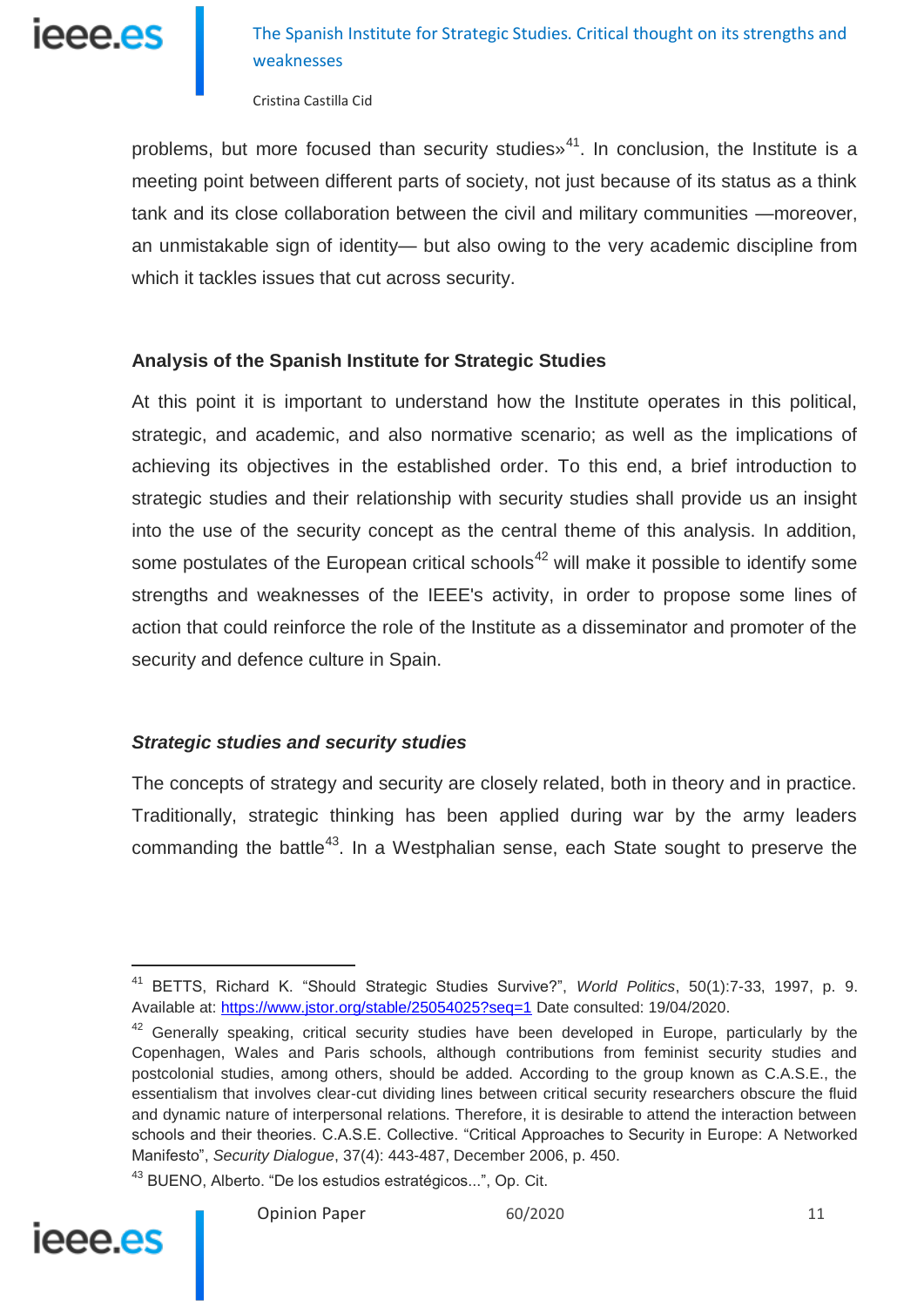

Cristina Castilla Cid

security of its population and territory against any external interference, thereby legitimizing its sovereignty before its own citizens and other States<sup>44</sup>.

Since the 1950s, the concept of strategy has experienced a profound disciplinary development<sup>45</sup>. During the Cold War, global interest focused on the rivalry between the two great powers, and it was clear that strategic thinking played a fundamental role during the events. Yet the end of the conflict brought forth a set of changes in the international system that suited the emergence, within International Relations, of critical voices towards the dominant theories of the discipline. In particular, this paradigm shift led to both a political and policy debate over the concept of security, which will be discussed below.

For now, it should be noted that strategic studies no longer received the attention they had previously enjoyed, although experts in the field have been able to adapt themselves to the new requirements of the ever-changing reality. As Bueno says, at present strategic studies «provide an epistemological tool to study the use of military/armed means and modes of force, taking into account both the internal and exogenous elements and dynamics of the conflict, in relation to the political effects produced and how the actors can resort to it to achieve their objectives $*^{46}$ . That is, strategic thinking is used in peacetime and for political purposes as well $47$ .

The IEEE applies the concept of security as a central axis in many of its annual publications. To illustrate this, Ignacio Fuente Cobo shows in his introduction to the Strategy Paper 198 —about our country's vision of the various security challenges that Spain «adjusts its actions according to the risks and threats to which it is exposed and its multilateral commitments, but also to the need to safeguard international peace and security as the best way of safeguarding national interests $^{48}$ . This quote can be understood as an example of the strategic approach to the study of issues surrounding

<sup>48</sup> FUENTE COBO, Ignacio. *Introducción*, Instituto Español de Estudios Estratégicos. Retos diversos a la seguridad. Una visión desde España. Cuadernos de Estrategia, (198):9-29, 2018. Available at: [http://www.ieee.es/publicaciones-new/cuadernos-de-estrategia/2018/Cuaderno\\_198.html.](http://www.ieee.es/publicaciones-new/cuadernos-de-estrategia/2018/Cuaderno_198.html) Date consulted: 19/04/2020. Author's translation from the original in Spanish.



<sup>44</sup> JACKSON, Robert et al. "International Relations as...", Op. Cit., p. 6.

<sup>45</sup> BUENO, Alberto. "De los estudios estratégicos...", Op. Cit.

<sup>46</sup> BUENO, Alberto. "De los estudios estratégicos...", Op. Cit. Author's translation from the original in Spanish.

<sup>&</sup>lt;sup>47</sup> BUENO, Alberto. "De los estudios estratégicos...", Op. Cit.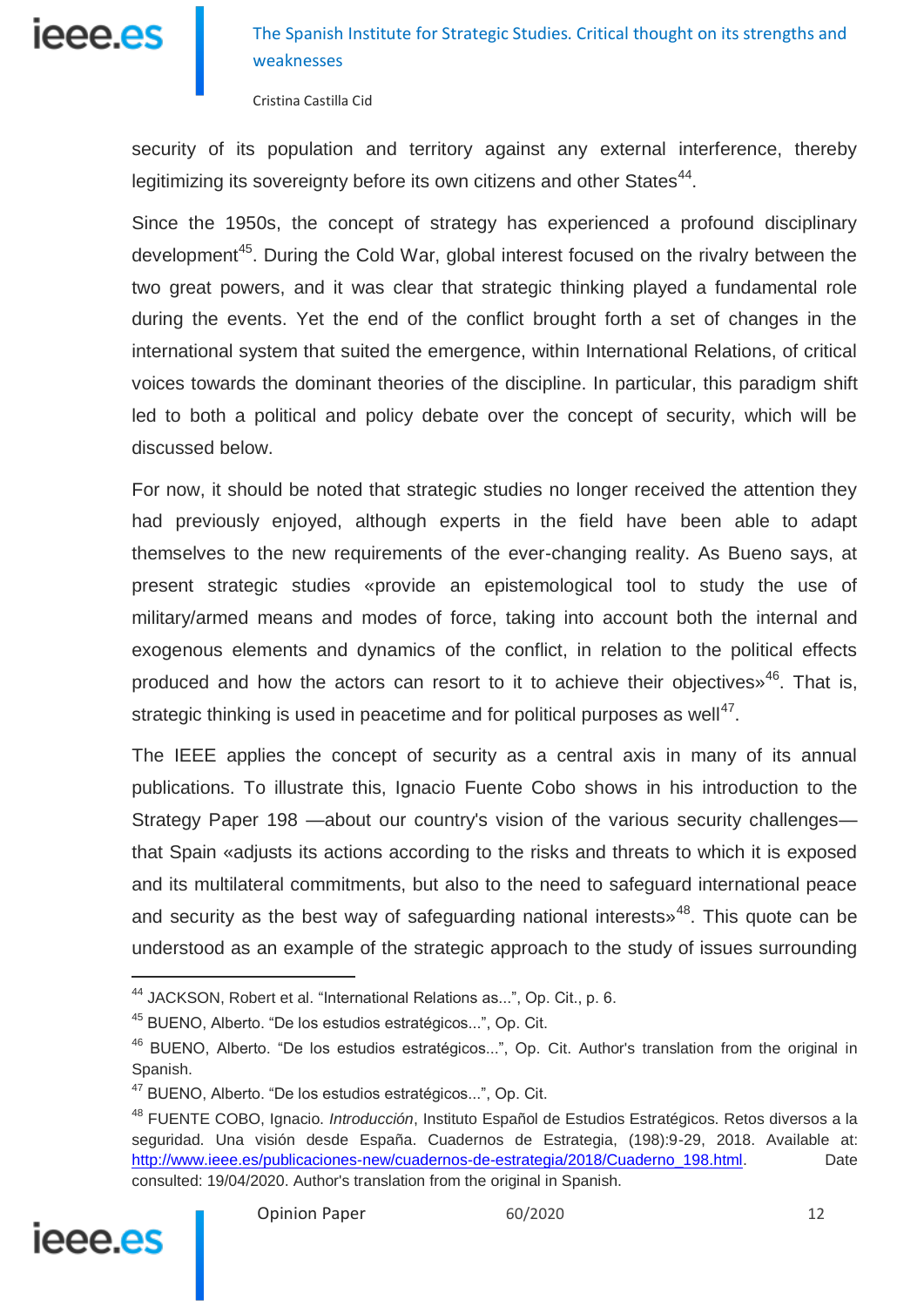

Cristina Castilla Cid

security. Thus, based on the strategic thinking carried out by the different actors that make up the dynamics of the international system, the IEEE focuses its analyses on the defence of national security.

### *The concept of security as a core element of the analysis*

The concept of security is commonly characterized as ambiguous<sup>49</sup>, denied<sup>50</sup>, confused and, ultimately, essentially contested: a term, the latter «so value-laden that no amount of argument or evidence can ever lead to agreement on a single version as the 'correct or standard use'<sup>»51</sup>. Despite this, the concept of security is one of the ontological foundations that have guided the debates on political philosophy about peace and power<sup>52</sup>. Thus, according to Martin Wight's theory, the realist tradition conceives international anarchy as a space where the state naturally seeks its own security and survival, through the exercise of its power $^{53}$ ; while the liberal tradition understands security as one of the objectives in the interaction between states in this anarchic space<sup>54</sup>. Between these two approaches lies the rationalist tradition, which emphasizes the interest of the states in building a legal security order $^{55}$ .

Yet, in the words of Ken Booth «traditional security thinking [...] has been associated with the intellectual hegemony of realism $v^{56}$ . Based on this premise, the classic narrative links the concept of security to the exercise of Westphalian sovereign power

<sup>56</sup> BOOTH, Ken. "Seguridad y emancipación", *Relaciones Internacionales*, (23):99-116, June-September 2013, p. 105. Available at: [https://revistas.uam.es/index.php/relacionesinternacionales/article/view/5181.](https://revistas.uam.es/index.php/relacionesinternacionales/article/view/5181) Date consulted: 19/04/2020. Author's translation from the original in Spanish.



<sup>49</sup> OROZCO RESTREPO, Gabriel Antonio. "El concepto de la seguridad en la Teoría de las Relaciones Internacionales", *Revista CIDOB d'Afers Internacionals*, (72):161-180, December 2005-January, 2006, p. 163. Available:

[https://www.cidob.org/ca/articulos/revista\\_cidob\\_d\\_afers\\_internacionals/el\\_concepto\\_de\\_la\\_seguridad\\_e](https://www.cidob.org/ca/articulos/revista_cidob_d_afers_internacionals/el_concepto_de_la_seguridad_en_la_teoria_de_las_relaciones_internacionales/(language)/esl-ES) n la teoria de las relaciones internacionales/(language)/esl-ES. Date consulted: 19/04/2020.

<sup>50</sup> BALDWIN, David A. "The concept of security". *Review of International Studies*, (23):5-26, 1997, pp. 8- 9.

 $51$  Ibid., p. 10.

<sup>52</sup> OROZCO RESTREPO, Gabriel Antonio. "El concepto de la seguridad…", Op. Cit., p. 166.

<sup>&</sup>lt;sup>53</sup> JACKSON, Robert and SORENSEN, Georg and MOLLER, Jorgen. "Realism". On their: Introduction to International Relations, theories and approaches. United Kingdom, Oxford University Press, 2018, p. 70.

<sup>54</sup> OROZCO RESTREPO, Gabriel Antonio. "El concepto de la seguridad…", Op. Cit., p. 165.

<sup>55</sup> OROZCO RESTREPO, Gabriel Antonio. "El concepto de la seguridad…", Op. Cit., p. 166; JACKSON, Robert et al. "Realism...", Op. Cit., pp. 150-151.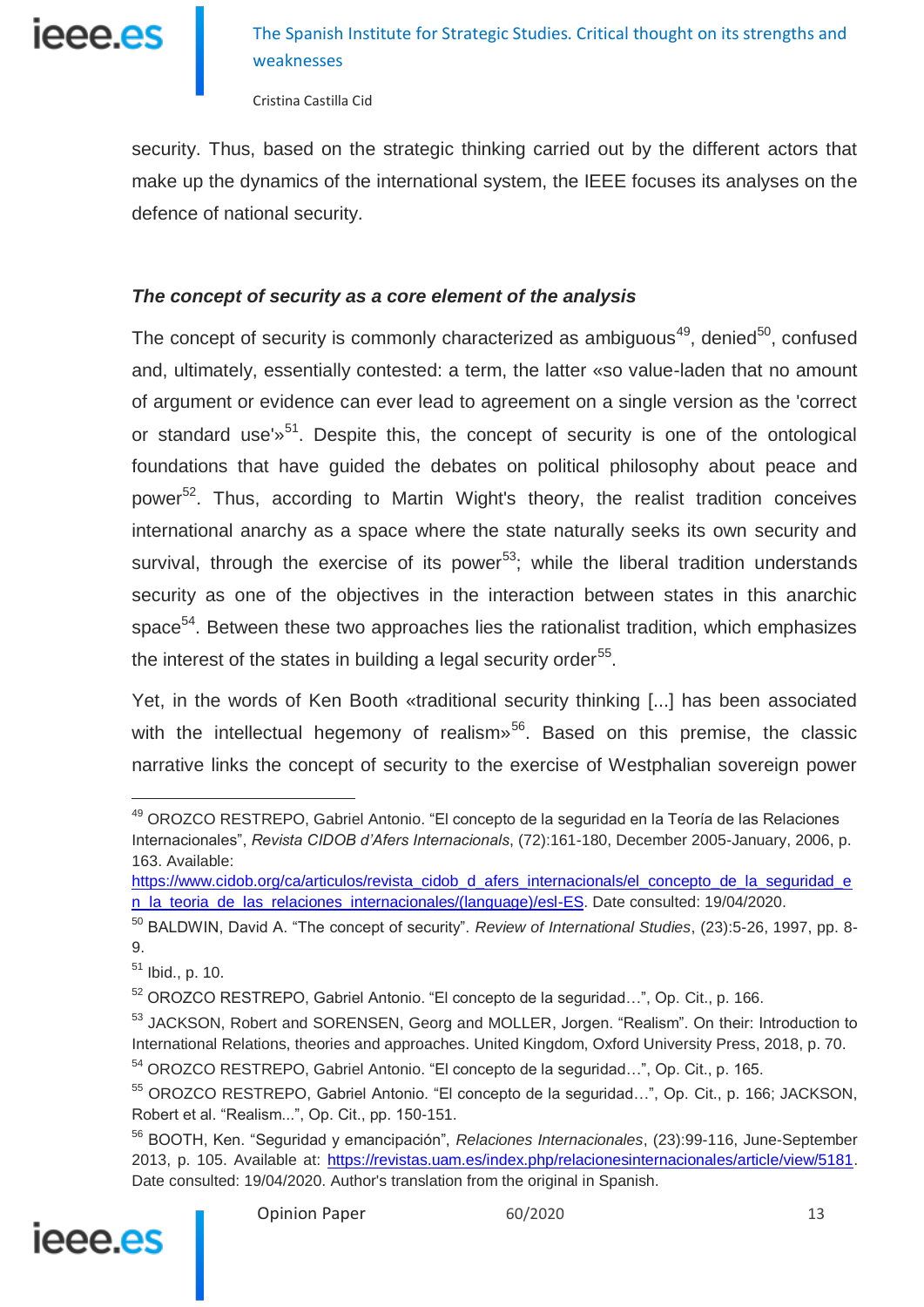

Cristina Castilla Cid

against the threats and risks that challenge the integrity of the established order. In short, this implies a special emphasis on the military power of the nation-state to deal with the threats to the territory of sovereignty and its population<sup>57</sup>, to guarantee national security<sup>58</sup>.

The absolute value<sup>59</sup> that this Hobbesian paradigm places on security has greatly influenced the international context. According to Angie Larenas, neorealism's assimilation as the dominant approach in security studies is due to the association of this perspective with political actors of power $60$ . Therefore, regardless the alternative theories that emerged in the academic field after the end of the Cold War, the realist paradigm has served as the grounds for developing public security policies. As discussed briefly below, the events of the post-Cold War order have forced a broadening of the security agenda; however, these developments coexist with a predominant rationalist ontology and positivist epistemology in International Relations.

Despite the aforementioned ambiguity about the term «security», the IEEE recognizes the need to re-evaluate the meaning of this concept. Since the 1990s —specifically since the 1994 United Nations Development Programme (UNDP) Human Development Report<sup>61</sup>—, the institution seeks to subscribe to the evolution of the concept of security, extending it to the entire spectrum of «human security»<sup>62</sup> which, as former IEEE analyst

 $62$  In February of this year, the academic journal «Relaciones Internacionales», directed by the International Relations Studies Group (GERI) of the Autonomous University of Madrid, published an issue on the concept of human security, offering several approaches to the proposed topic. GERI. "La seguridad humana 25 años después", *Relaciones Internacionales*, (43), February 2020. Available at: [https://revistas.uam.es/index.php/relacionesinternacionales/index.](https://revistas.uam.es/index.php/relacionesinternacionales/index) Date consulted: 19/04/2020.



<sup>&</sup>lt;sup>57</sup> Ibídem.

<sup>&</sup>lt;sup>58</sup> In the words of OROZCO, national security «includes, in broad terms, the protection of the state against external aggression and against internal movements that could endanger it, as well as the pacification of society». OROZCO RESTREPO, Gabriel Antonio. "El concepto de la seguridad...", Op. Cit., p. 164. Author's translation from the original in Spanish.

 $59$  In the end, according to WALTZ «in anarchy, security is the highest end. Only if survival is assured can states seek such other goals as tranquility, profit, and power». Cited in: BALDWIN, David A. "The concept of security…", Op. Cit., p. 21.

<sup>&</sup>lt;sup>60</sup> LARENAS ÁLVAREZ, Angie A. "La confluencia entre estudios críticos de seguridad y seguridad humana: las dinámicas de inclusión y superación", *Relaciones Internacionales*, (23):81-98, June-September 2013, p. 83. Available at:

[https://revistas.uam.es/index.php/relacionesinternacionales/article/view/5180/5627.](https://revistas.uam.es/index.php/relacionesinternacionales/article/view/5180/5627) Date consulted: 19/04/2020.

<sup>61</sup> Ibid., p. 92.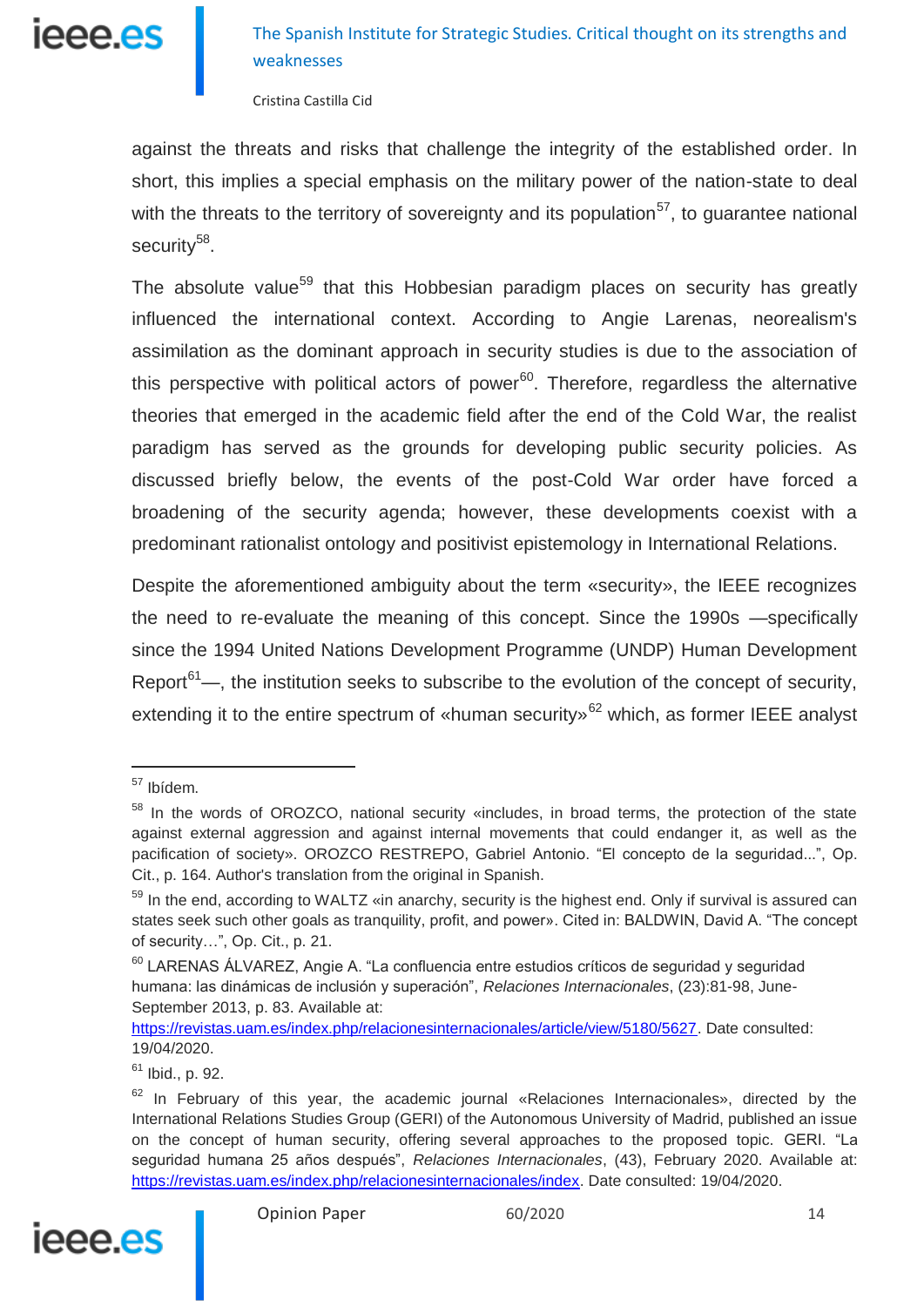# ieee.es

## The Spanish Institute for Strategic Studies. Critical thought on its strengths and weaknesses

Cristina Castilla Cid

Mario Laboire Iglesias emphasizes, it encompasses issues such as «the economy, food, health, politics, the environment and the protection of individuals and the communities in which they live»<sup>63</sup>. Similarly, the concept of defence is closely linked to the Responsibility to Protect, which is the guarantee of the independence of the nation state<sup>64</sup>. But also, physical integrity of individuals and respect for their fundamental rights and freedoms are a universal issue<sup>65</sup>.

The IEEE adapted its conceptual framework through the assimilation of new elements that potentially blur the centrality of territoriality in national security, as well as the fact that military capability is not the only tool to guarantee the defence of the nation-state and its values. However, this positioning may not be irreconcilable with the dominant inter-subjective consensus in the discipline, since the broadening of the security agenda could, as Francisco Verdes-Montenegro explains, «lead to the elevation of «security» to a kind of universal good under which all social relations should be governed»<sup>66</sup>. Thus, the centrality of the State persists, and it can even extend its area of influence.

The post-positivist epistemology that supposedly goes along with the concept of human security is therefore more of a hybrid approach that, although it rejects the ontological basis of the realist paradigm, it fails to question the dominant structures. For example, the IEEE's external collaborator Miguel Ángel Pérez Franco reflects upon the concept of human security and recognizes that it «does not replace the dispositions and canons of the current security strategies, but rather complements and interrelates them; and it establishes the human being as the common denominator»<sup>67</sup>. This, according to

 $67$  PÉREZ FRANCO, Miguel Ángel. "Seguridad humana: ¿el complemento perfecto para nuestras





<sup>&</sup>lt;sup>63</sup> LABOIRE IGLESIAS, Mario A. "La evolución del concepto de seguridad". Instituto Español de Estudios Estratégicos, 2011, p. 3. Available at: [http://www.ieee.es/publicaciones-](http://www.ieee.es/publicaciones-new/documentosmarco/2011/DIEEEM05_2011EvolucionConceptoSeguridad.html)

[new/documentosmarco/2011/DIEEEM05\\_2011EvolucionConceptoSeguridad.html.](http://www.ieee.es/publicaciones-new/documentosmarco/2011/DIEEEM05_2011EvolucionConceptoSeguridad.html) Date consulted: 19/04/2020. Author's translation from the original in Spanish.

<sup>&</sup>lt;sup>64</sup> BUENO CAMPOS, Eduardo. "Cultura de seguridad y defensa en la perspectiva del gobierno del conocimiento". In: Instituto Español de Estudios Estratégicos. Cultura de Seguridad y Defensa: fundamentos y perspectivas de mejora. Cuadernos de estrategia, (172):21-59, 2015, p. 44. Available at: [http://www.ieee.es/publicaciones-new/cuadernos-de-estrategia/2015/Cuaderno\\_172.html.](http://www.ieee.es/publicaciones-new/cuadernos-de-estrategia/2015/Cuaderno_172.html) Date consulted: 19/04/2020.

<sup>&</sup>lt;sup>65</sup> Ibidem.

<sup>66</sup> VERDES-MONTENEGRO ESCÁNEZ, Francisco J. "Securitización: agendas de investigación abiertas para el estudio de la seguridad", *Relaciones Internacionales*, (29): 111-131, September 2015, p. 114. Available at: [https://revistas.uam.es/index.php/relacionesinternacionales/article/view/5273.](https://revistas.uam.es/index.php/relacionesinternacionales/article/view/5273) Date consulted: 19/04/2020. Author's translation from the original in Spanish.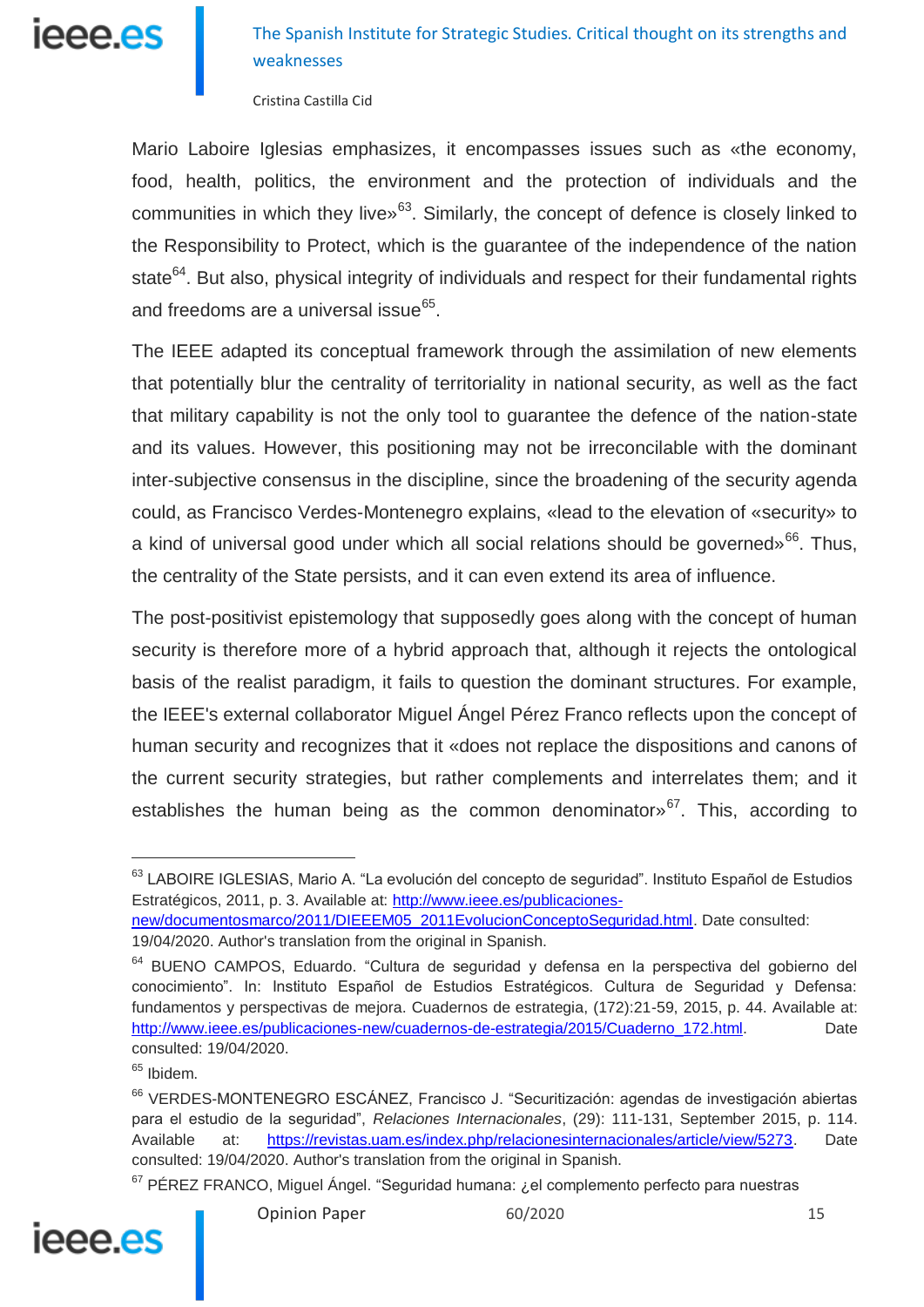

Cristina Castilla Cid

Larenas, is the main criticism towards the theory of human security: its practical nature does not provide a critical approach to the established political agenda<sup>68</sup>.

As far as the ultimate goal of the Institute is concerned, the assimilation of the concept of security —centred on the achievement of human security— implies the very expansion of the concept of defence culture which, as Manuel López Blázquez expresses, must be carried out according to the elements that encompass the concept of human security<sup>69</sup>. In this line, Ignacio García and Samuel Nájera explain that, through the dissemination of the Defence Culture, «it should be transmitted to society the need to permanently assume an attitude of reaction [...] with the sole aim of minimizing the exposure to existing or future vulnerabilities»<sup>70</sup>. However, for this purpose, an initial movement of identification of such contingencies is necessary, from which the civilian population would assume which are the threats and risks that endanger their security and that of the nation-state. Thus, it is in society's perception of its own security that the IEEE plays a fundamental role.

Let's take as an example the Institute's coverage of a question of recent political notoriety. The 2017 National Security Strategy of Spain (hereinafter, NSS) identifies, in its fourth chapter, the threats and challenges to the Spanish territory and population $71$ . Concerning the threats, they are structured in three different blocks: those that directly affect Spain's national security, those that undermine global common spaces and those that hover over critical infrastructure, which in turn are detailed in twelve different spaces<sup>72</sup>. In relation to the challenges, these are current issues which «without being

<sup>72</sup> Ibid., pp. 58-72.



estrategias de seguridad?". Instituto Español de Estudios Estratégicos, 2016, p. 3. Available at: [http://www.ieee.es/publicaciones-new/documentos-de-opinion/2016/DIEEEO118-2016.html.](http://www.ieee.es/publicaciones-new/documentos-de-opinion/2016/DIEEEO118-2016.html) Date consulted: 19/04/2020. Author's translation from the original in Spanish.

<sup>68</sup> LARENAS ÁLVAREZ, Angie A. "La confluencia entre…", Op. Cit., p. 93.

 $69$  Cited in: BUENO CAMPOS, Eduardo. "Cultura de seguridad y defensa...", Op. Cit., p. 44.

<sup>70</sup> GARCÍA PALOMERO, Ignacio, NÁJERA BAILÓN, Samuel. "Reflexiones acerca del gobierno del conocimiento en la cultura de seguridad y defensa: un proyecto educativo". In: Instituto Español de Estudios Estratégicos. Cultura de Seguridad y Defensa: fundamentos y perspectivas de mejora. Cuadernos de estrategia, (172):85-118, 2015, pp. 98-99. Available at: [http://www.ieee.es/publicaciones](http://www.ieee.es/publicaciones-new/cuadernos-de-estrategia/2015/Cuaderno_172.html)[new/cuadernos-de-estrategia/2015/Cuaderno\\_172.html.](http://www.ieee.es/publicaciones-new/cuadernos-de-estrategia/2015/Cuaderno_172.html) Date consulted: 19/04/2020. Author's translation from the original in Spanish.

<sup>71</sup> Office of the Presidency of the Government. *Spain's 2017 National Security Strategy*, p. 58. Available at: [https://www.dsn.gob.es/es/estrategias-publicaciones/estrategias/estrategia-seguridad-nacional-2017.](https://www.dsn.gob.es/es/estrategias-publicaciones/estrategias/estrategia-seguridad-nacional-2017) Date consulted: 19/04/2020.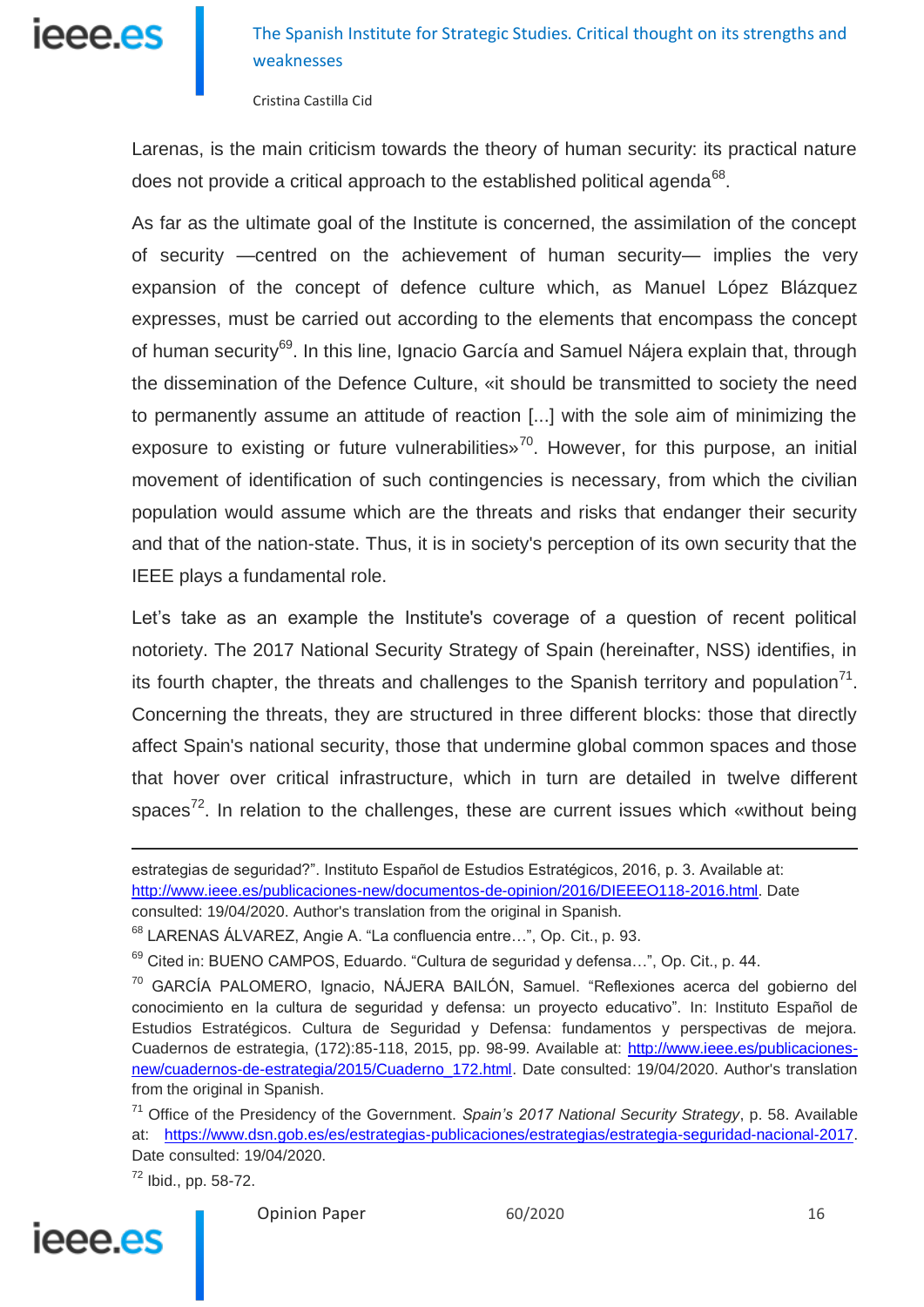

Cristina Castilla Cid

threats in themselves, increase vulnerability, create situations of instability, or may foster the emergence of other threats, aggravate them or accelerate their fruition $v^{73}$ . To be specific, the document highlights economic instability, energy-related vulnerability, migration, emergencies and disasters, epidemics and pandemics, and climate change<sup>74</sup>.

Compared to the 2013 NSS, the 2017 NSS has identified a new threat to global common spaces: the vulnerability of airspace and outer space. These include actions against navigation control systems, the illicit handling of remotely controlled aircraft commonly referred to as «drones»— and the proliferation of space debris<sup>75</sup>. Following this premise, the subject matter is shown to the public for their awareness of its importance in their daily lives. However, in order to ensure this new threat receives the proper public and political attention, there is a need for further theoretical development of the implications of its dangers. In other words, it is mandatory to disseminate research and analysis that will enhance the understanding of air and outer space. Within this field, and as another example of its broad scope of action, the Institute –as a ministry pillar for the dissemination of security and defence culture— would have the potential to raise awareness among the population about insecurity in this area.

From a critical standpoint, authors such as Barry Buzan and Waever would call this process a securitization movement<sup>76</sup>. In this sense —yet with no intention to delve into the Copenhagen school's doctrine— both Verdes-Montenegro and Rita Taureck emphasize two elements of the securitization theory that are of particular interest for the present analysis. On the one hand, security «is linked up with dimensions that are particularly sensitive for human beings, such as fear, survival and the desire to live free

<sup>&</sup>lt;sup>76</sup> IEEE collaborator José Lorenzo-Penalva Lucas defines securitization as «a process by which quality or status as a security affair is given to an issue that may threaten the survival of an entity, whether it be individuals, a collectively, states or mankind». In connection with the analysis proposed in this document, attention to the theory of securitization is based on this basic premise: the identification of the elements of a securitization process, mainly the reference object and the actors involved. LORENZO-PENALVA LUCAS, José. *El concepto de seguridad. Importancia relativa de las dimensiones de la seguridad en Europa y en el sur del Mediterráneo*, Instituto Español de Estudios Estratégicos, 2017, p. 23. Available at: [http://www.ieee.es/contenido/noticias/2017/08/DIEEEO83-2017.html.](http://www.ieee.es/contenido/noticias/2017/08/DIEEEO83-2017.html) Date consulted: 19/04/2020. Author's translation from the original in Spanish.



<sup>73</sup> Office of the Presidency of the Government. *Spain's 2017 National Security Strategy*…, Op. Cit., p. 58. <sup>74</sup> Office of the Presidency of the Government. *Spain's 2017 National Security Strategy*…, Op. Cit., pp. 72-78.

<sup>75</sup> Office of the Presidency of the Government. *Spain's 2017 National Security Strategy…*, Op. Cit., p. 70.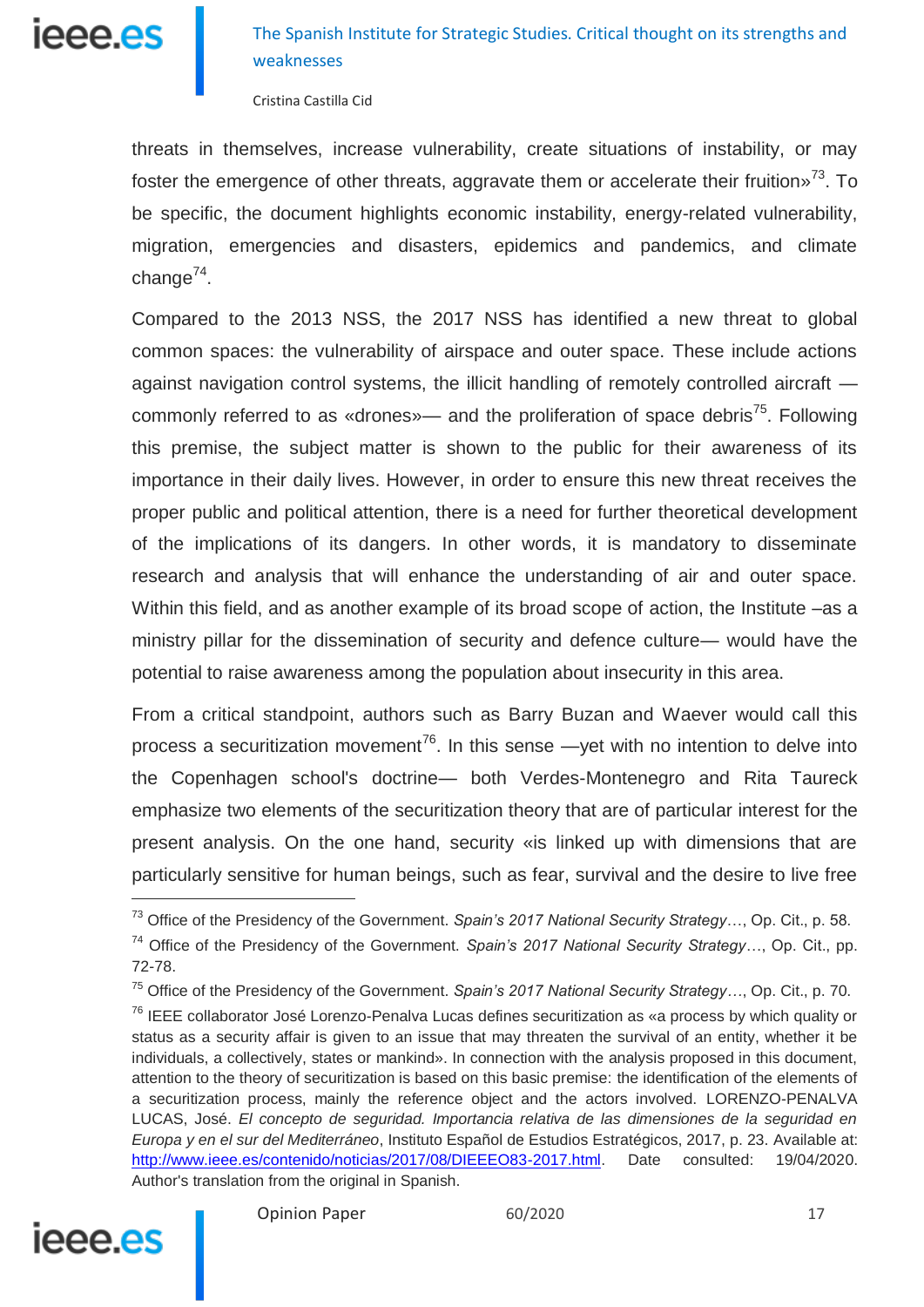

Cristina Castilla Cid

from threats»<sup>77</sup>. Therefore, the underlying purpose behind the discursive act of treating an international issue as a threat to national security impacts significantly on public opinion and to the established political agenda. On the other hand, both authors stress that the effectiveness of this discursive act depends on the legitimacy granted by the audience to the securitizing actor who identifies the risks and threats to the population<sup>78</sup>.

Therefore, an entity's authority for addressing issues related to national security, together with its discursive expertise are two key elements in understanding that a given actor participates in the process of representing a certain element of international reality as a security issue; and, similarly, those official institutions that —like the IEEE— are committed to disseminate that security is an essential parameter for Spanish people's well-being. Thus, retaking the example of airspace and outer space vulnerability, the tracking of keywords on the Institution's website —namely «air systems», «navigation» and «drone»— reveals that in 2018 the IEEE published up to nine articles about the legal and ethical implications of drones, as well as a Strategy Paper on aerospace security<sup>79</sup>. From 2019 to date, airspace and outer space vulnerability remains a concern for the IEEE. Several articles have addressed the concern over operations in cyberspace $^{80}$ , as well as the Strategy Paper 201, devoted to the legal limits of current operations<sup>81</sup>.

<sup>81</sup> Instituto Español de Estudios Estratégicos. *Límites jurídicos de las operaciones actuales: nuevos desafíos*. Cuaderno de Estrategia, (201), 2019, 228 p. Available at: [http://www.ieee.es/publicaciones-](http://www.ieee.es/publicaciones-new/cuadernos-de-estrategia/2019/Cuaderno_201.html)



<sup>77</sup> VERDES-MONTENEGRO ESCÁNEZ, Francisco J. "Securitización: agendas de…", Op. Cit., p. 117. Author's translation from the original in Spanish. Author's translation from the original in Spanish.

<sup>78</sup> VERDES-MONTENEGRO ESCÁNEZ, Francisco J. "Securitización: agendas de…", Op. Cit., p. 117. TAURECK, Rita. "Securitization theory and securitization studies", Journal of International Relations and Developmen*t*, (9): 53-61, 2006, p. 55.

<sup>79</sup> Instituto Español de Estudios Estratégicos. Hacia una estrategia de seguridad aeroespacial. Cuadernos de estrategia, (192), 2018, 237 p. Available at: [http://www.ieee.es/publicaciones](http://www.ieee.es/publicaciones-new/cuadernos-de-estrategia/2018/Cuaderno_192.html)[new/cuadernos-de-estrategia/2018/Cuaderno\\_192.html.](http://www.ieee.es/publicaciones-new/cuadernos-de-estrategia/2018/Cuaderno_192.html) Date consulted: 19/04/2020.

<sup>&</sup>lt;sup>80</sup> See, inter alia: VÁZQUEZ, Luis y VÁZQUEZ-POLETTI, José Luis. "La gran aventura de la exploración de Marte". Instituto Español de Estudios Estratégicos, 2019, 18 p. Available at:

[http://www.ieee.es/contenido/noticias/2019/02/DIEEEO13\\_VAZVAZ-Marte.html.](http://www.ieee.es/contenido/noticias/2019/02/DIEEEO13_VAZVAZ-Marte.html) DÍAZ MARTÍN, Alberto. *Vehículos aéreos no tripulados en la misión especial de observación de la OSCE en Ucrania,* Instituto Español de Estudios Estratégicos, 2019, 26 p. Available at:

[http://www.ieee.es/contenido/noticias/2019/06/DIEEEM07\\_2019ALBDIA\\_UAVOSCE.html](http://www.ieee.es/contenido/noticias/2019/06/DIEEEM07_2019ALBDIA_UAVOSCE.html) SÁNCHEZ-ROMÁN URRUTIA, Gabriel. *Amenazas Persistentes Avanzadas (APT) como medida de disuasión en el ciberespacio*, Instituto Español de Estudios Estratégicos, 2020, 14 p. Available at: [http://www.ieee.es/contenido/noticias/2020/02/DIEEEO12\\_2020GABSAN\\_Submarinos.html](http://www.ieee.es/contenido/noticias/2020/02/DIEEEO12_2020GABSAN_Submarinos.html) Date consulted: 19/04/2020.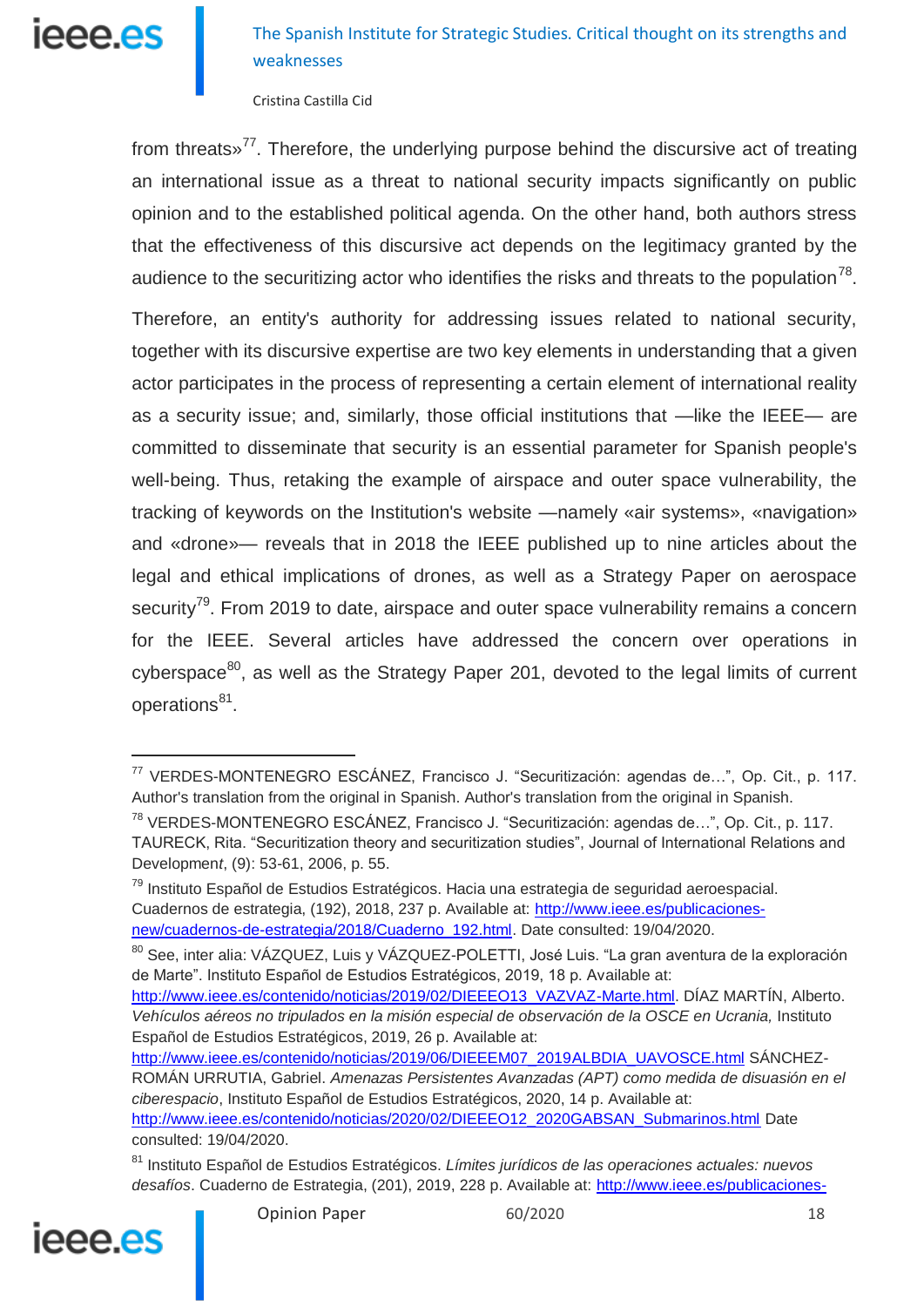

Cristina Castilla Cid

In short, when compared to the occasional publications on airspace and outer space over the past few years, it seems that today this particular threat receives much more attention from the Institute. However, it should be stressed that only when the audience acknowledges this threat<sup>82</sup> will it become part of Spain's defence culture, a fact that would imply recognition and acceptance of the work of the Armed Forces in the defence of the population against the specific threat to our air and outer space.

This reasoning simply provides a basis for the reality of the Spanish Institute for Strategic Studies as a transcendental actor in the Spanish security agenda, most notably with respect to the threats and risks identified by the State. Thus, public perception on a set of elements from the international context does influence on the recognition of threats to peace inside and outside our borders, the decision making process in this respect and, in short, on the need to promote a culture of security and defence. For all these reasons, the IEEE's discourse's capacity to construct ideas must be analyzed in close relationship with the social responsibility that comes with assuming a certain ontology, epistemology and methodology when investigating the international reality.

### **In conclusion. Strengths and weaknesses of the IEEE**

The main question to be asked is what are the implications of the aforementioned statements on the political and academic security scenario? And what are the strengths and weaknesses of the IEEE's position in this context? Undoubtedly, the growth of the Institute against the constant changes in the international geostrategic panorama justifies its durability in the state machinery, as well as its credibility in the academic space of security. The overcoming of the pure military approach in the security issue $^{83}$ ; its determination to embrace the concept of human security as the axis of its numerous analyses; and its intention —from a problem-solving perspective— to articulate material proposals to ensure international peace and security, have allowed to place the individual and the community at the centre of the security issue in Spain. It is an

<sup>82</sup> VERDES-MONTENEGRO ESCÁNEZ, Francisco J. "Securitización: agendas de...", Op. Cit., p. 117. <sup>83</sup> BOOTH, Ken. "Seguridad y emancipación...", Op. Cit., pp. 105-106.



[new/cuadernos-de-estrategia/2019/Cuaderno\\_201.html.](http://www.ieee.es/publicaciones-new/cuadernos-de-estrategia/2019/Cuaderno_201.html) Date consulted: 19/04/2020.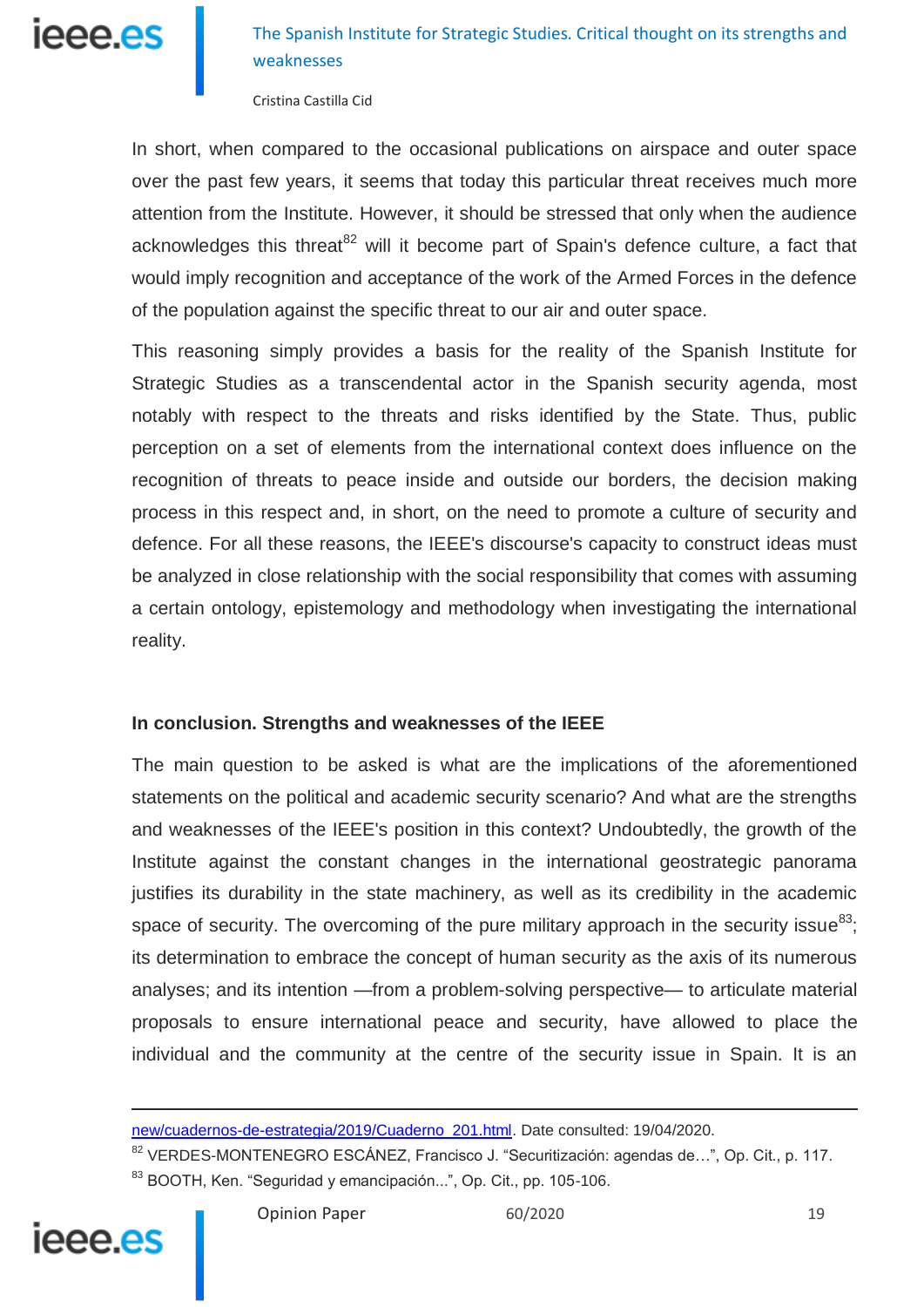

Cristina Castilla Cid

institutional positioning that strengthens the management of cross-cutting issues that affect human welfare: this was invisible to strategic and security studies not long ago and its attainment have made the IEEE a national reference source.

However, human security approaches have not been exempting from comments by part of the academic community. As Karlos Pérez de Armiño states, critical security schools have had reservations about the fact that the concept of human security is essentially practical and linked to the political order, as it has meant little normative work on the term $^{84}$ . In the case of the IEEE, it seems certain that many contributors have written on many issues relating to human security. For example, the spectrum of case studies on the security-development and the security-defence nexus. Also, it is worth emphasizing the effort made to address the reality of indigenous peoples, persons with disabilities and migrants, as well as the performance of non-State actors such as nongovernmental organizations<sup>85</sup>. The above shows the attention of the IEEE to realities that have been overlooked by the traditional concept of security. Some contributors have indeed written more theoretically, such as on the evolution of the concept of security and the need to materialize human security in the current strategic scenario<sup>86</sup>.

Authors like Pérez de Armiño, Larenas Álvarez and Edward Newman acknowledge the ability of the concept of human security to interact with reality, as well as the need to deepen its ontology, epistemology, and methodology. That is, based on a critical studies premise, the Institute is a space for reflection that enables a more in-depth debate on the theoretical implications of addressing the international reality from the perspective of

<sup>86</sup> This articles are: LABOIRE IGLESIAS, Mario A. "La evolución del...", Op. Cit. PÉREZ FRANCO, Miguel Ángel. *Seguridad humana: ¿el complemento perfecto para nuestras estrategias de seguridad?*, Instituto Español de Estudios Estratégicos, 2016, p. 15. Available at: [http://www.ieee.es/publicaciones](http://www.ieee.es/publicaciones-new/documentos-de-opinion/2016/DIEEEO118-2016.html)[new/documentos-de-opinion/2016/DIEEEO118-2016.html.](http://www.ieee.es/publicaciones-new/documentos-de-opinion/2016/DIEEEO118-2016.html) Date Consulted: 19/04/2020.



<sup>84</sup> PÉREZ DE ARMIÑO, Karlos. "¿Más allá de la seguridad humana? Desafíos y aportes de los estudios críticos de seguridad", Cursos de Derecho Internacional y Relaciones Internacionales de Vitoria-Gasteiz, 2011, pp. 241-243. Available at: [https://www.ehu.eus/es/web/cursosderechointernacionalvitoria/-/-mas](https://www.ehu.eus/es/web/cursosderechointernacionalvitoria/-/-mas-alla-de-la-seguridad-humana-desafios-y-aportes-de-los-estudios-criticos-de-seguridad)[alla-de-la-seguridad-humana-desafios-y-aportes-de-los-estudios-criticos-de-seguridad.](https://www.ehu.eus/es/web/cursosderechointernacionalvitoria/-/-mas-alla-de-la-seguridad-humana-desafios-y-aportes-de-los-estudios-criticos-de-seguridad) Date consulted: 19/04/2020. In relation to this, Angie Larenas states that «The incidence on political discourse and its use in implementing security policies are two limitations of critical security studies and, in turn, two elements that characterize the human security approach». Therefore the dialogue between human security and critical security studies can be mutually rewarding. LARENAS ÁLVAREZ, Angie A. "La confluencia entre…", Op. Cit., p. 93. Author's translation from the original in Spanish.

<sup>&</sup>lt;sup>85</sup> To see the articles that the IEEE has published in relation to human security please go online: [http://www.ieee.es/comun/buscar\\_resultados.html?q=seguridad%20humana.](http://www.ieee.es/comun/buscar_resultados.html?q=seguridad%20humana) Date consulted: 19/04/2020.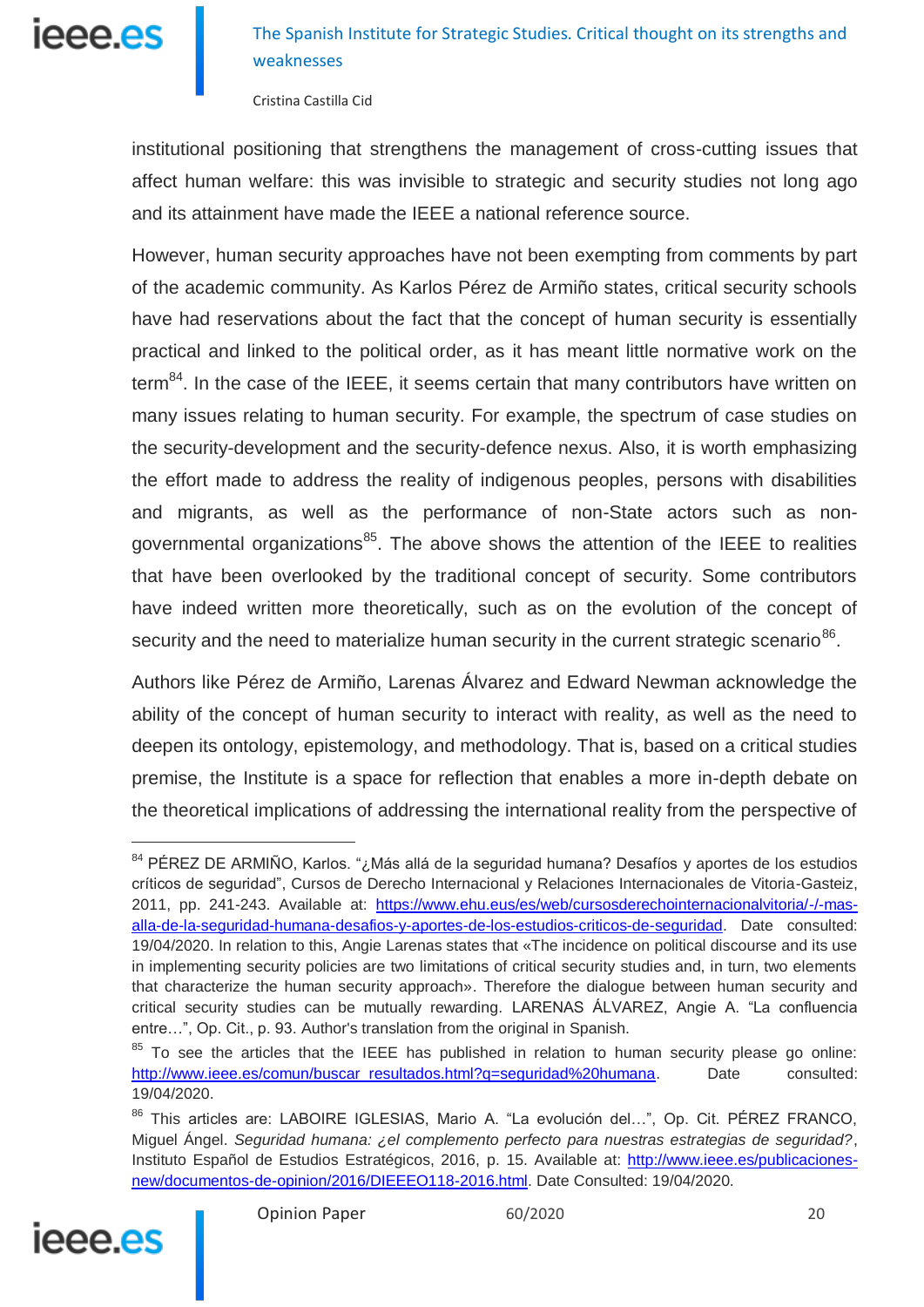

Cristina Castilla Cid

human security. Therefore, the meeting points between both academic sectors will allow identifying lines of action that can strengthen the role of the Institute in the culture of security and defence in Spain.

Within the framework of the Copenhagen School, Ole Waever states that the mere presentation of an issue as being of transcendental importance in the field of security «suggests that all necessary measures will be taken in the future to block the threat and to respond to it  $x^{87}$ . According to this statement, this may lead to justifying the use of extraordinary means for dealing with a particular threat. In this line, it is essential to quote the contribution of David Baldwin, who asks how much security is enough to face a threat, how to measure it and at what  $\cos t^{88}$ . Undoubtedly, this reflection —although already present in their daily work— should become more central in the IEEE's analyses.

In this context, the Institute's authority in security matters is a strength that can be used to influence the securitization process. For example, the IEEE would have the opportunity to promote overcoming the single prism of security approach to a threat or risk $89$ . To this end, as Waever proposes, it may be appropriate to refer as challenges rather than threats, and thus avoid these issues drifting away from general policy or generating a broad sense of insecurity among the public<sup>90</sup>. Moreover, the critical postulates of the Paris school propose an exercise in interpreting language. According to de Armiño, this school —which is in line with post-structuralist thought—, is based on the fact that «the study of discourses helps us to understand the existing power relations in society, as well as the knowledge that has been marginalized from the dominant discourse»<sup>91</sup>. Therefore, they propose to reflect on notions such as threat, risk and identity, among others.

<sup>91</sup> PÉREZ DE ARMIÑO, Karlos. "¿Más allá de...", Op? Cit., p. 274. Author's translation from the original in Spanish.



<sup>87</sup> VERDES-MONTENEGRO ESCÁNEZ, Francisco J. "Securitización: agendas de...", Op. Cit., p. 116. Author's translation from the original in Spanish.

<sup>88</sup> BALDWIN, David A. "The concept of security...", Op. Cit., pp. 14-17.

<sup>89</sup> TAURECK, Rita. "Securitization theory...", Op. Cit., p. 55.

<sup>90</sup> VERDES-MONTENEGRO ESCÁNEZ, Francisco J. "Securitización: agendas de…", Op. Cit., p. 116.